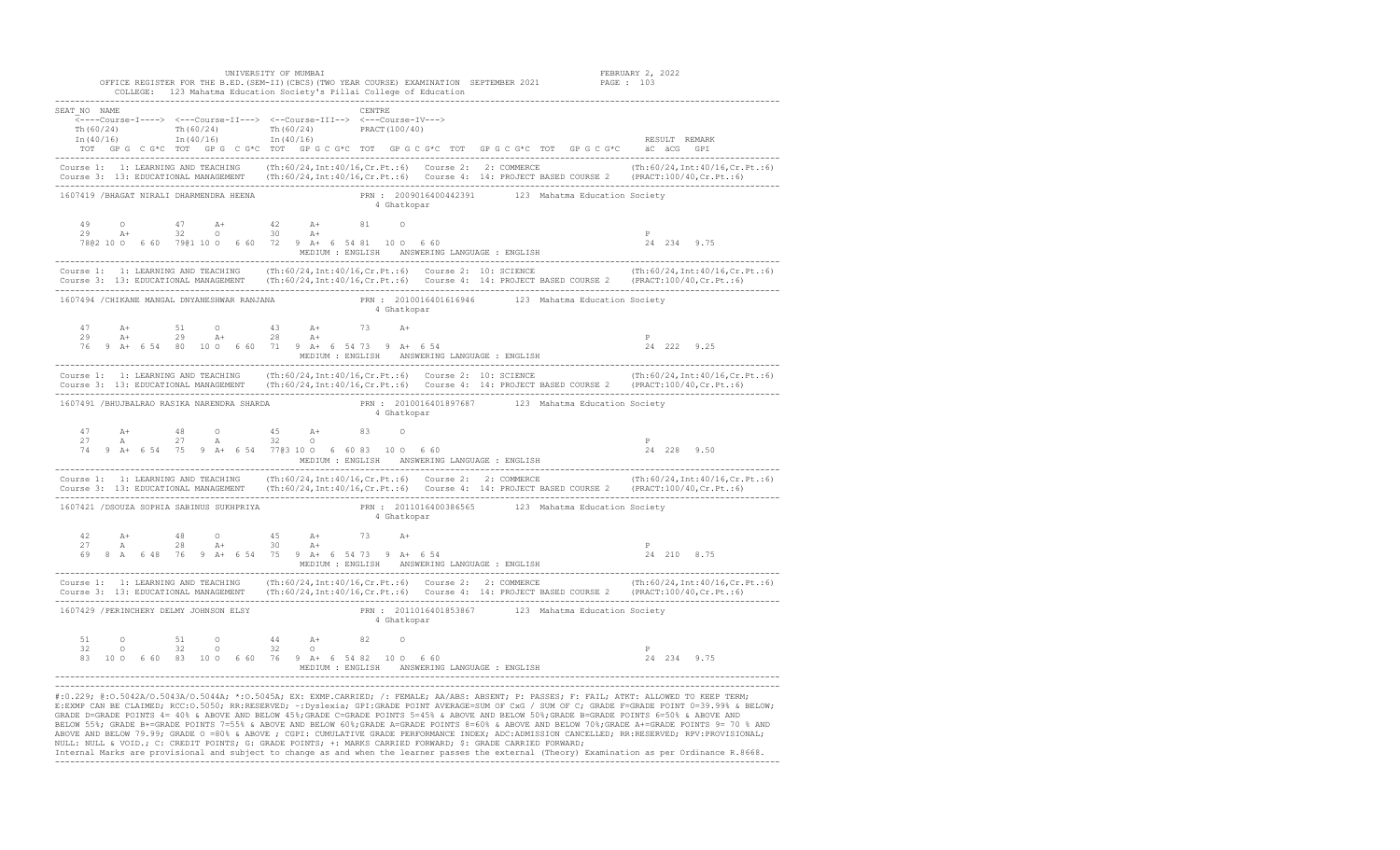|                                                                                                                                                                                                   | UNIVERSITY OF MUMBAI<br>OFFICE REGISTER FOR THE B.ED. (SEM-II) (CBCS) (TWO YEAR COURSE) EXAMINATION SEPTEMBER 2021<br>COLLEGE: 123 Mahatma Education Society's Pillai College of Education                                        | FEBRUARY 2, 2022<br>PAGE : 104 |
|---------------------------------------------------------------------------------------------------------------------------------------------------------------------------------------------------|-----------------------------------------------------------------------------------------------------------------------------------------------------------------------------------------------------------------------------------|--------------------------------|
| SEAT NO NAME<br><----Course-I----> <---Course-II---> <--Course-III--> <---Course-IV--->                                                                                                           | CENTRE<br>TOT GPG CG*C TOT GPG CG*C TOT GPG CG*C TOT GPG CG*C TOT GPG CG*C TOT GPG CG*C äC äCG GPI                                                                                                                                | RESULT REMARK                  |
|                                                                                                                                                                                                   | Course 1: 1: LEARNING AND TEACHING (Th:60/24,Int:40/16,Cr.Pt.:6) Course 2: 10: SCIENCE (Th:60/24,Int:40/16,Cr.Pt.:6)<br>Course 3: 13: EDUCATIONAL MANAGEMENT (Th:60/24,Int:40/16,Cr.Pt.:6) Course 4: 14: PROJECT BASED COURSE 2 ( |                                |
| 1607497 /FERNANDES ADRIEAL JOHN MARIA                                                                                                                                                             | PRN : 2012016400360364 123 Mahatma Education Society<br>4 Ghatkopar                                                                                                                                                               |                                |
| $\begin{array}{cccccccccccc} 49 & & {\bf 0} & & & 50 & & {\bf 0} & & & 42 & {\bf A} + & & 73 & {\bf A} + & & & & \\ 32 & & {\bf 0} & & & 32 & & {\bf 0} & & & 32 & & {\bf 0} & & & & \end{array}$ | 81  10  0  6  60  82  10  0  6  60  74  9  A +  6  54  73  9  A +  6  54                                                                                                                                                          | $_{\rm P}$<br>24 228 9.50      |
|                                                                                                                                                                                                   | Course 1: 1: LEARNING AND TEACHING (Th:60/24,Int:40/16,Cr.Pt.:6) Course 2: 3: ECONOMICS (Th:60/24,Int:40/16,Cr.Pt.:6)<br>Course 3: 13: EDUCATIONAL MANAGEMENT (Th:60/24,Int:40/16,Cr.Pt.:6) Course 4: 14: PROJECT BASED COURSE 2  |                                |
| ----------<br>1607436 /BURAD BINDU SURAJMAL GEETA                                                                                                                                                 | PRN: 2012016400886081 123 Mahatma Education Society<br>4 Ghatkopar                                                                                                                                                                |                                |
| A<br>$\mathbb{A}$<br>20E B 18E C<br>18E<br>$\mathbb{C}$ and $\mathbb{C}$<br>and the same of the same                                                                                              | $A = 51E$<br>$\mathbf{B}$<br>$--- 51 6 B 6 36$<br>MEDIUM : ENGLISH ANSWERING LANGUAGE : ENGLISH                                                                                                                                   | $\mathbf F$<br>6 36            |
|                                                                                                                                                                                                   | Course 1: 1: LEARNING AND TEACHING (Th:60/24,Int:40/16,Cr.Pt.:6) Course 2: 10: SCIENCE (Th:60/24,Int:40/16,Cr.Pt.:6)<br>Course 3: 13: EDUCATIONAL MANAGEMENT (Th:60/24,Int:40/16,Cr.Pt.:6) Course 4: 14: PROJECT BASED COURSE 2 ( |                                |
| 1607498 /HALDANKAR SAMRUDDHI PRAMOD TRUPTI                                                                                                                                                        | PRN: 2012016401273456 123 Mahatma Education Society<br>4 Ghatkopar                                                                                                                                                                |                                |
| 48<br>$\begin{array}{ccccccccc}\n\circ & & & & & 48 & & & \circ \\ \circ & & & & & 24 & & & \circ \\ \end{array}$<br>24                                                                           | 47 $A+$ 74<br>28 $A+$<br>$A+$<br>$72$ 9 A + 6 54 72 9 A + 6 54 75 9 A + 6 54 74 9 A + 6 54                                                                                                                                        | $\mathbb{P}$<br>24 216 9.00    |
|                                                                                                                                                                                                   | Course 1: 1: LEARNING AND TEACHING (Th:60/24,Int:40/16,Cr.Pt.:6) Course 2: 2: COMMERCE (Th:60/24,Int:40/16,Cr.Pt.:6)<br>Course 3: 13: EDUCATIONAL MANAGEMENT (Th:60/24,Int:40/16,Cr.Pt.:6) Course 4: 14: PROJECT BASED COURSE 2 ( |                                |
|                                                                                                                                                                                                   | 1607423 /JADEJA BEENABAA DILAVERSINGH JAYABEN PRN : 2012016401275262 123 Mahatma Education Society<br>4 Ghatkopar                                                                                                                 |                                |
| 46<br>$A+$<br>$24$ A $28$ A+ $28$ A+                                                                                                                                                              | $50$ 0 44 A+ 52 B<br>70 9 A+ 6 54 7802 10 0 6 60 72 9 A+ 6 54 52 6 B 6 36                                                                                                                                                         | $_{\rm P}$<br>24 204 8.50      |
|                                                                                                                                                                                                   | Course 1: 1: LEARNING AND TEACHING (Th:60/24, Int:40/16, Cr.Pt.:6) Course 2: 2: COMMERCE (Th:60/24, Int:40/16, Cr.Pt.:6)<br>Course 3: 13: EDUCATIONAL MANAGEMENT (Th:60/24, Int:40/16, Cr.Pt.:6) Course 4: 14: PROJECT BASED COU  |                                |
| 1607427 /NADAR MARIA DEVSAGAYAM MARY                                                                                                                                                              | PRN: 2012016401385385 123 Mahatma Education Society<br>4 Ghatkopar                                                                                                                                                                |                                |
| 35<br>$35 \t\t B+$<br>$B+$<br>$2\,6$ $\hbox{A}$ $\hbox{30}$ $\hbox{A+}$<br>29<br>$A+$                                                                                                             | $35$ B+<br>52<br>B<br>64 8 A 6 48 61 8 A 6 48 65 8 A 6 48 52 6 B 6 36<br>MEDIUM : ENGLISH ANSWERING LANGUAGE : ENGLISH                                                                                                            | $_{\rm P}$<br>24 180 7.50      |

#:0.229; @:O.5042A/O.5043A/O.5044A; \*:O.5045A; EX: EXMP.CARRIED; /: FEMALE; AA/ABS: ABSENT; P: PASSES; F: FAIL; ATKT: ALLOWED TO KEEP TERM; E:EXMP CAN BE CLAIMED; RCC:O.5050; RR:RESERVED; ~:Dyslexia; GPI:GRADE POINT AVERAGE=SUM OF CxG / SUM OF C; GRADE F=GRADE POINT 0=39.99% & BELOW; GRADE D=GRADE POINTS 4= 40% & ABOVE AND BELOW 45%;GRADE C=GRADE POINTS 5=45% & ABOVE AND BELOW 50%;GRADE B=GRADE POINTS 6=50% & ABOVE AND<br>BELOW 55%; GRADE B+=GRADE POINTS 7=55% & ABOVE AND BELOW 60%;GRADE A=GRADE POINTS 8= ABOVE AND BELOW 79.99; GRADE O =80% & ABOVE ; CGPI: CUMULATIVE GRADE PERFORMANCE INDEX; ADC:ADMISSION CANCELLED; RR:RESERVED; RPV:PROVISIONAL; NULL: NULL & VOID.; C: CREDIT POINTS; G: GRADE POINTS; +: MARKS CARRIED FORWARD; \$: GRADE CARRIED FORWARD;

-------------------------------------------------------------------------------------------------------------------------------------------------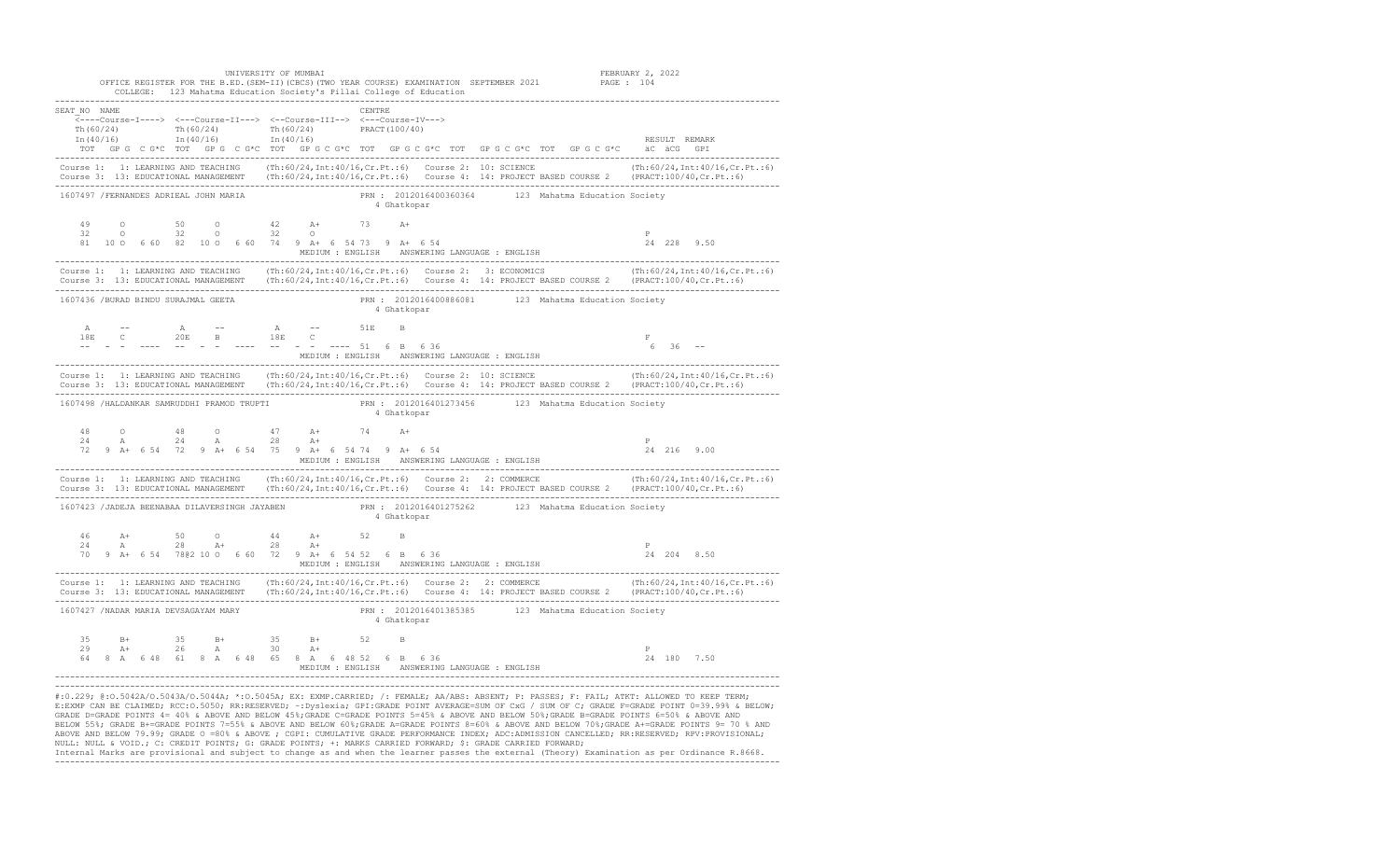|                                                                                                                                                                                                                                                                                                                  | OFFICE REGISTER FOR THE B.ED. (SEM-II) (CBCS) (TWO YEAR COURSE) EXAMINATION SEPTEMBER 2021 PAGE : 105<br>COLLEGE: 123 Mahatma Education Society's Pillai College of Education                                                                                                                                                                                                                                                                                                                                       |                            |
|------------------------------------------------------------------------------------------------------------------------------------------------------------------------------------------------------------------------------------------------------------------------------------------------------------------|---------------------------------------------------------------------------------------------------------------------------------------------------------------------------------------------------------------------------------------------------------------------------------------------------------------------------------------------------------------------------------------------------------------------------------------------------------------------------------------------------------------------|----------------------------|
| SEAT NO NAME<br><----Course-I----> <---Course-II---> <--Course-III--> <---Course-IV---><br>$\begin{tabular}{llll} \hline \mbox{Th (60/24)} & \mbox{Th (60/24)} & \mbox{Th (60/24)} & \mbox{Th (40/16)} \\ \mbox{In (40/16)} & \mbox{In (40/16)} & \mbox{In (40/16)} & \mbox{In (40/16)} \\ \hline \end{tabular}$ | CENTRE<br>TOT GPG C G*C TOT GPG C G*C TOT GPG C G*C TOT GPG C G*C TOT GPG C G*C TOT GPG C G*C aC aCG GPI                                                                                                                                                                                                                                                                                                                                                                                                            | RESULT REMARK              |
|                                                                                                                                                                                                                                                                                                                  | Course 1: 1: LEARNING AND TEACHING (Th:60/24, Int:40/16, Cr. Pt.:6) Course 2: 2: COMMERCE (Th:60/24, Int:40/16, Cr. Pt.:6)<br>Course 3: 13: EDUCATIONAL MANAGEMENT (Th:60/24, Int:40/16, Cr. Pt.:6) Course 4: 14: PROJECT BASED COURSE 2 (PRACT:100/40, Cr. Pt.:6)                                                                                                                                                                                                                                                  |                            |
|                                                                                                                                                                                                                                                                                                                  | 1607428 /NADAR SHALINI SHRIDHARAN SUBBULAXMI PRN : 2012016401395735 123 Mahatma Education Society<br>4 Ghatkopar                                                                                                                                                                                                                                                                                                                                                                                                    |                            |
| $\circ$<br>$47 \qquad A+$<br>48<br>29 A+ 28 A+<br>24<br>$A \sim 1$                                                                                                                                                                                                                                               | 41 A 56<br>$B+$                                                                                                                                                                                                                                                                                                                                                                                                                                                                                                     | $_{\rm P}$<br>24 198 8.25  |
|                                                                                                                                                                                                                                                                                                                  | Course 1: 1: LEARNING AND TEACHING (Th:60/24,Int:40/16,Cr.Pt.:6) Course 2: 8: MATHEMATICS (Th:60/24,Int:40/16,Cr.Pt.:6)<br>Course 3: 13: EDUCATIONAL MANAGEMENT (Th:60/24,Int:40/16,Cr.Pt.:6) Course 4: 14: PROJECT BASED COURSE                                                                                                                                                                                                                                                                                    |                            |
| 1607476 /VAISHNAVI PERUMAL PREMA                                                                                                                                                                                                                                                                                 | PRN : 2013016401681902 123 Mahatma Education Society<br>4 Ghatkopar                                                                                                                                                                                                                                                                                                                                                                                                                                                 |                            |
| $50 -$<br>24<br>$A$ and $A$<br>74 9 A+ 6 54 70 9 A+ 6 54 69 8 A 6 48 74 9 A+ 6 54                                                                                                                                                                                                                                | $\begin{tabular}{cccccccccc} O & & & 41 & & A & & 41 & & A & & 74 & & A+ \\ A & & & 29 & & A+ & & 28 & & A+ & & \end{tabular}$                                                                                                                                                                                                                                                                                                                                                                                      | P<br>24 210 8.75           |
|                                                                                                                                                                                                                                                                                                                  | Course 1: 1: LEARNING AND TEACHING (Th:60/24,Int:40/16,Cr.Pt.:6) Course 2: 3: ECONOMICS (Th:60/24,Int:40/16,Cr.Pt.:6)<br>Course 3: 13: EDUCATIONAL MANAGEMENT (Th:60/24,Int:40/16,Cr.Pt.:6) Course 4: 14: PROJECT BASED COURSE 2                                                                                                                                                                                                                                                                                    |                            |
| 1607443 / PATHAK SUSHMITA MUKESH TRIVENI                                                                                                                                                                                                                                                                         | PRN: 2014016400214723 123 Mahatma Education Society<br>4 Ghatkopar                                                                                                                                                                                                                                                                                                                                                                                                                                                  |                            |
| $\overline{O}$<br>49<br>$\circ$<br>52<br>$28$ $A+$<br>27<br>$A \sim$<br>76 9 A+ 6 54 80 10 0 6 60 73 9 A+ 6 54 70 9 A+ 6 54                                                                                                                                                                                      | $45$ $A+$<br>70 A+<br>$28$ $A+$<br>$\frac{1}{2}$ . The contract of the contract of the contract of the contract of the contract of the contract of the contract of the contract of the contract of the contract of the contract of the contract of the contract of t                                                                                                                                                                                                                                                | P<br>24 222 9.25           |
|                                                                                                                                                                                                                                                                                                                  | $\texttt{Course 1: LEARNING AND TERCHING} \hspace{1.5em} \begin{minipage}{0.9\textwidth} \begin{minipage}{0.9\textwidth} \begin{minipage}{0.9\textwidth} \begin{minipage}{0.9\textwidth} \begin{minipage}{0.9\textwidth} \begin{minipage}{0.9\textwidth} \begin{minipage}{0.9\textwidth} \begin{minipage}{0.9\textwidth} \begin{minipage}{0.9\textwidth} \begin{minipage}{0.9\textwidth} \begin{minipage}{0.9\textwidth} \begin{minipage}{0.9\textwidth} \begin{minipage}{0.9\textwidth} \begin{minipage}{0.9\text$ |                            |
| 1607455 /DSOUZA BEVERLEY LAWRENCE VIOLET                                                                                                                                                                                                                                                                         | PRN : 2014016400787916 123 Mahatma Education Society<br>4 Ghatkopar                                                                                                                                                                                                                                                                                                                                                                                                                                                 |                            |
| $4.3 \qquad \qquad \lambda +$<br>$\mathbbm{A}$<br>27                                                                                                                                                                                                                                                             | $\begin{array}{ccccccc} 49 & & \circ & & & 46 & & \text{A+} & & 80 & & \circ \\ 26 & & \text{A} & & & 32 & & \circ & & \end{array}$<br>70 9 A+ 6 54 75 9 A+ 6 54 78@2 10 0 6 60 80 10 0 6 60                                                                                                                                                                                                                                                                                                                        | $_{\rm P}$<br>24 228 9.50  |
|                                                                                                                                                                                                                                                                                                                  | Course 1: 1: LEARNING AND TEACHING (Th:60/24,Int:40/16,Cr.Pt.:6) Course 2: 2: COMMERCE (Th:60/24,Int:40/16,Cr.Pt.:6)<br>Course 3: 13: EDUCATIONAL MANAGEMENT (Th:60/24,Int:40/16,Cr.Pt.:6) Course 4: 14: PROJECT BASED COURSE 2 (                                                                                                                                                                                                                                                                                   |                            |
| 1607426 MAURYA ASHISH TEJBHAN PRAMILA                                                                                                                                                                                                                                                                            | PRN: 2014016400829145 123 Mahatma Education Society<br>4 Ghatkopar                                                                                                                                                                                                                                                                                                                                                                                                                                                  |                            |
| 48<br>$\circ$<br>50<br>$\Omega$<br>27<br>$32$ 0<br>$A \sim 1$<br>75 9 A+ 6 54 82 10 0 6 60 74 9 A+ 6 54 80 10 0 6 60                                                                                                                                                                                             | 47 A+<br>80<br>$\circ$<br>27 A<br>MEDIUM : ENGLISH ANSWERING LANGUAGE : ENGLISH                                                                                                                                                                                                                                                                                                                                                                                                                                     | $\mathbb P$<br>24 228 9.50 |

#:0.229; @:O.5042A/O.5043A/O.5044A; \*:O.5045A; EX: EXMP.CARRIED; /: FEMALE; AA/ABS: ABSENT; P: PASSES; F: FAIL; ATKT: ALLOWED TO KEEP TERM; E:EXMP CAN BE CLAIMED; RCC:O.5050; RR:RESERVED; ~:Dyslexia; GPI:GRADE POINT AVERAGE=SUM OF CxG / SUM OF C; GRADE F=GRADE POINT 0=39.99% & BELOW; GRADE D=GRADE POINTS 4= 40% & ABOVE AND BELOW 45%;GRADE C=GRADE POINTS 5=45% & ABOVE AND BELOW 50%;GRADE B=GRADE POINTS 6=50% & ABOVE AND<br>BELOW 55%; GRADE B+=GRADE POINTS 7=55% & ABOVE AND BELOW 60%;GRADE A=GRADE POINTS 8= ABOVE AND BELOW 79.99; GRADE O =80% & ABOVE ; CGPI: CUMULATIVE GRADE PERFORMANCE INDEX; ADC:ADMISSION CANCELLED; RR:RESERVED; RPV:PROVISIONAL; NULL: NULL & VOID.; C: CREDIT POINTS; G: GRADE POINTS; +: MARKS CARRIED FORWARD; \$: GRADE CARRIED FORWARD;

-------------------------------------------------------------------------------------------------------------------------------------------------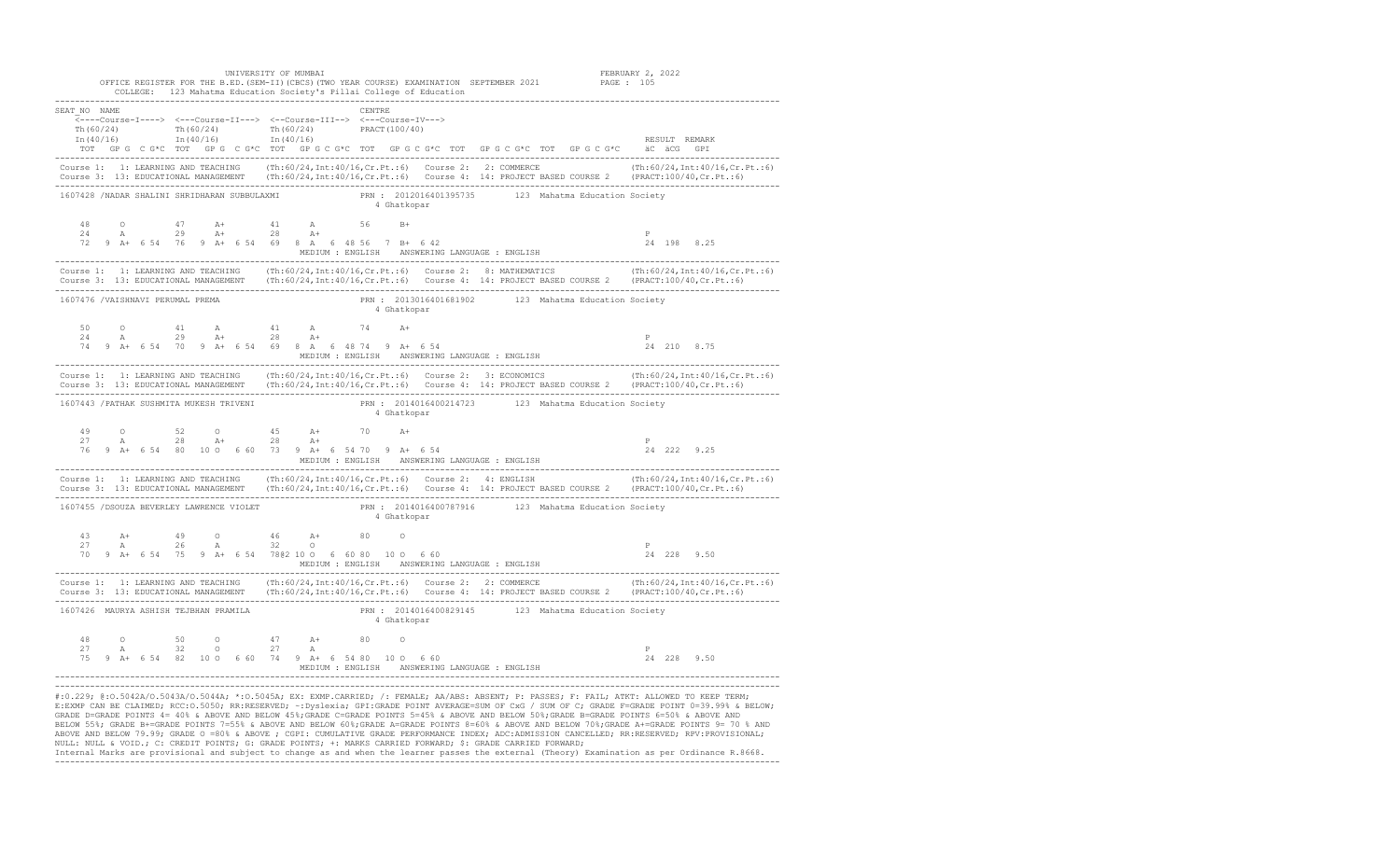|                                                                                                                                                                                                         | UNIVERSITY OF MUMBAI<br>OFFICE REGISTER FOR THE B.ED. (SEM-II) (CBCS) (TWO YEAR COURSE) EXAMINATION SEPTEMBER 2021 PAGE : 106<br>COLLEGE: 123 Mahatma Education Society's Pillai College of Education                             | FEBRUARY 2, 2022          |
|---------------------------------------------------------------------------------------------------------------------------------------------------------------------------------------------------------|-----------------------------------------------------------------------------------------------------------------------------------------------------------------------------------------------------------------------------------|---------------------------|
| SEAT NO NAME                                                                                                                                                                                            | CENTRE<br><----Course-I----> <---Course-II---> <--Course-III--> <---Course-IV---><br>TOT GPG CG*C TOT GPG CG*C TOT GPG CG*C TOT GPG CG*C TOT GPG CG*C TOT GPG CG*C äC äCG GPI                                                     | RESULT REMARK             |
|                                                                                                                                                                                                         | Course 1: 1: LEARNING AND TEACHING (Th:60/24,Int:40/16,Cr.Pt.:6) Course 2: 3: ECONOMICS (Th:60/24,Int:40/16,Cr.Pt.:6)<br>Course 3: 13: EDUCATIONAL MANAGEMENT (Th:60/24,Int:40/16,Cr.Pt.:6) Course 4: 14: PROJECT BASED COURSE 2  |                           |
| 1607433 / AREM MELISSA MOSES SUVARTHA                                                                                                                                                                   | PRN : 2014016401107931 123 Mahatma Education Society<br>4 Ghatkopar                                                                                                                                                               |                           |
| 51 0 51 0 45 A+ 82 0<br>29 A+ 32 0 29 A+                                                                                                                                                                | 80  10  0  6  60  83  10  0  6  60  74  9  A +  6  54  82  10  0  6  60                                                                                                                                                           | $_{\rm P}$<br>24 234 9.75 |
|                                                                                                                                                                                                         | Course 1: 1: LEARNING AND TEACHING (Th:60/24,Int:40/16,Cr.Pt.:6) Course 2: 2: COMMERCE (Th:60/24,Int:40/16,Cr.Pt.:6)<br>Course 3: 13: EDUCATIONAL MANAGEMENT (Th:60/24,Int:40/16,Cr.Pt.:6) Course 4: 14: PROJECT BASED COURSE 2 ( |                           |
| 1607424 /LATKE DHARTI MANOHAR SHUBHANGI                                                                                                                                                                 | PRN : 2014016401350283 123 Mahatma Education Society<br>4 Ghatkopar                                                                                                                                                               |                           |
| $A+$<br>46<br>$30 \overline{A}$ +<br>24<br>$A \sim 1$                                                                                                                                                   | $47 \qquad \qquad {\rm A+} \qquad \qquad 46 \qquad \qquad {\rm A+} \qquad \qquad 80$<br>$\circ$<br>$30 \overline{A}$ +<br>70 9 A+ 6 54 77@3 10 0 6 60 76 9 A+ 6 54 80 10 0 6 60<br>MEDIUM : ENGLISH ANSWERING LANGUAGE : ENGLISH  | P<br>24 228 9.50          |
|                                                                                                                                                                                                         | Course 1: 1: LEARNING AND TEACHING (Th:60/24,Int:40/16,Cr.Pt.:6) Course 2: 2: COMMERCE (Th:60/24,Int:40/16,Cr.Pt.:6)<br>Course 3: 13: EDUCATIONAL MANAGEMENT (Th:60/24,Int:40/16,Cr.Pt.:6) Course 4: 14: PROJECT BASED COURSE 2 ( |                           |
| 1607425 /LUND DEEPIKA DAULAT HARSHA                                                                                                                                                                     | PRN: 2014016401494492 123 Mahatma Education Society<br>4 Ghatkopar                                                                                                                                                                |                           |
| 49<br>0 52 0 46 A+ 67 A<br>A 30 A+ 30 A+<br>24                                                                                                                                                          |                                                                                                                                                                                                                                   | $\mathbb{P}$              |
|                                                                                                                                                                                                         | Course 1: 1: LEARNING AND TEACHING (Th:60/24,Int:40/16,Cr.Pt.:6) Course 2: 2: COMMERCE (Th:60/24,Int:40/16,Cr.Pt.:6)<br>Course 3: 13: EDUCATIONAL MANAGEMENT (Th:60/24,Int:40/16,Cr.Pt.:6) Course 4: 14: PROJECT BASED COURSE 2 ( |                           |
| 1607431 /SHAIKH ROUNAQUE MD MOIN SABIRA                                                                                                                                                                 | PRN : 2014016401503454 123 Mahatma Education Society<br>4 Ghatkopar                                                                                                                                                               |                           |
| $\begin{tabular}{cccccccccc} 46 & & A+ & & 51 & & O & & 47 & & A+ & & 64 & & A \\ 27 & & A & & 30 & & A+ & & 28 & & A+ & & \end{tabular}$                                                               | 73 9 A+ 6 54 81 10 0 6 60 75 9 A+ 6 54 64 8 A 6 48                                                                                                                                                                                | $_{\rm P}$<br>24 216 9.00 |
|                                                                                                                                                                                                         | Course 1: 1: LEARNING AND TEACHING (Th:60/24, Int:40/16, Cr.Pt.:6) Course 2: 10: SCIENCE (Th:60/24, Int:40/16, Cr.Pt.:6)<br>Course 3: 13: EDUCATIONAL MANAGEMENT (Th:60/24, Int:40/16, Cr.Pt.:6) Course 4: 14: PROJECT BASED COU  |                           |
| 1607511 /THEKKAYATTAIL JANET JOY MARY                                                                                                                                                                   | PRN: 2014016401986896 123 Mahatma Education Society<br>4 Ghatkopar                                                                                                                                                                |                           |
| $\begin{array}{cccc} 4\,9 & \qquad \,0 & \qquad \  \  \, 4\,3 & \qquad \, \text{A+} \\ 2\,9 & \qquad \text{A+} & \qquad \  \, 3\,0 & \qquad \text{A+} \end{array}$<br>49<br>49<br>$\circ$<br>$A+$<br>29 | 81<br>$\circ$<br>78@2 10 0 6 60 78@2 10 0 6 60 73 9 A+ 6 54 81 10 0 6 60<br>MEDIUM : ENGLISH ANSWERING LANGUAGE : ENGLISH                                                                                                         | $_{\rm P}$<br>24 234 9.75 |

#:0.229; @:O.5042A/O.5043A/O.5044A; \*:O.5045A; EX: EXMP.CARRIED; /: FEMALE; AA/ABS: ABSENT; P: PASSES; F: FAIL; ATKT: ALLOWED TO KEEP TERM; E:EXMP CAN BE CLAIMED; RCC:O.5050; RR:RESERVED; ~:Dyslexia; GPI:GRADE POINT AVERAGE=SUM OF CxG / SUM OF C; GRADE F=GRADE POINT 0=39.99% & BELOW; GRADE D=GRADE POINTS 4= 40% & ABOVE AND BELOW 45%;GRADE C=GRADE POINTS 5=45% & ABOVE AND BELOW 50%;GRADE B=GRADE POINTS 6=50% & ABOVE AND<br>BELOW 55%; GRADE B+=GRADE POINTS 7=55% & ABOVE AND BELOW 60%;GRADE A=GRADE POINTS 8= ABOVE AND BELOW 79.99; GRADE O =80% & ABOVE ; CGPI: CUMULATIVE GRADE PERFORMANCE INDEX; ADC:ADMISSION CANCELLED; RR:RESERVED; RPV:PROVISIONAL; NULL: NULL & VOID.; C: CREDIT POINTS; G: GRADE POINTS; +: MARKS CARRIED FORWARD; \$: GRADE CARRIED FORWARD;

-------------------------------------------------------------------------------------------------------------------------------------------------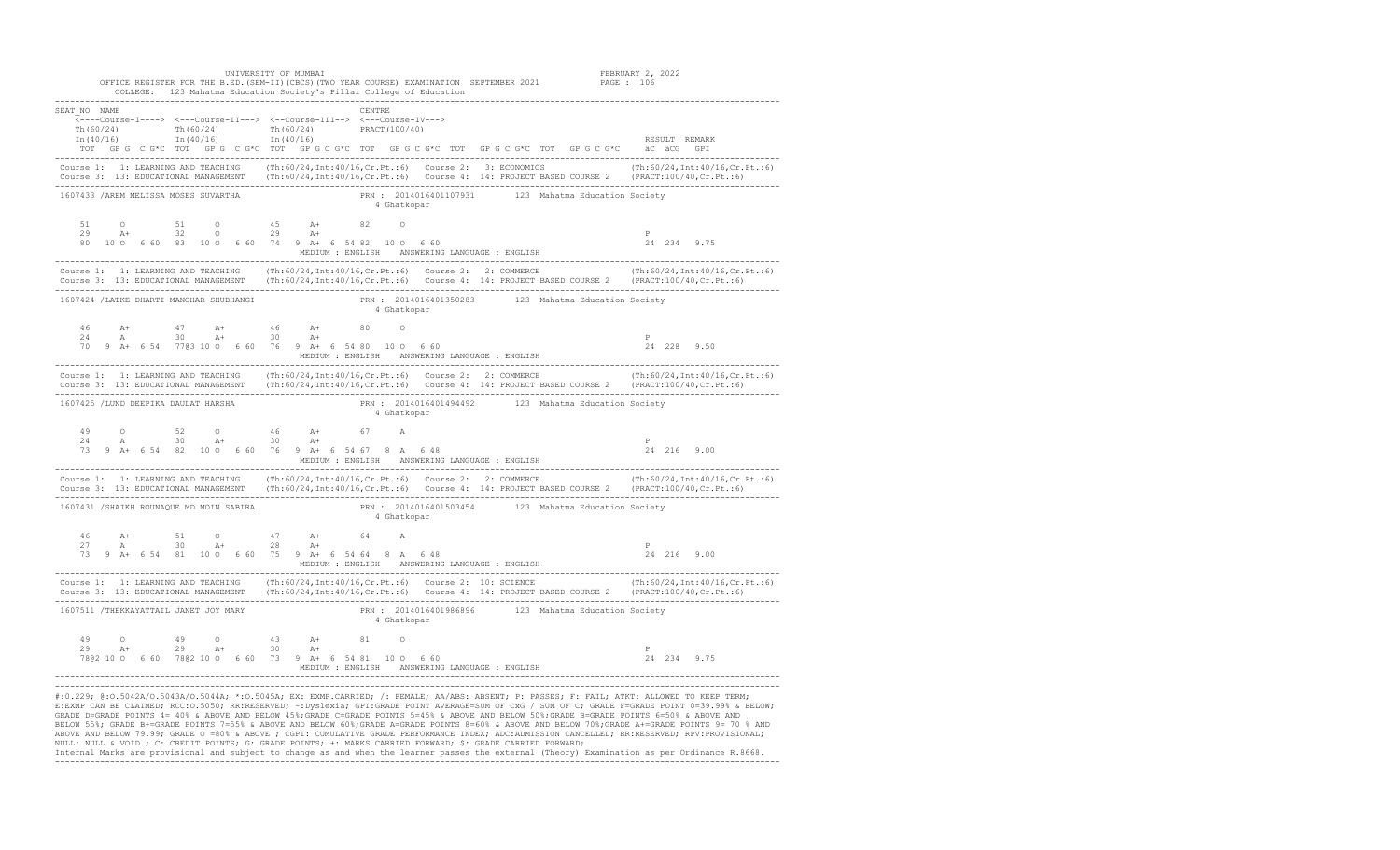|                                                                                                                  | OFFICE REGISTER FOR THE B.ED. (SEM-II) (CBCS) (TWO YEAR COURSE) EXAMINATION SEPTEMBER 2021 PAGE : 107<br>COLLEGE: 123 Mahatma Education Society's Pillai College of Education                                                                                     |                             |
|------------------------------------------------------------------------------------------------------------------|-------------------------------------------------------------------------------------------------------------------------------------------------------------------------------------------------------------------------------------------------------------------|-----------------------------|
| SEAT NO NAME<br><----Course-I----> <---Course-II---> <--Course-III--> <---Course-IV--->                          | CENTRE<br>TOT GPG C G*C TOT GPG C G*C TOT GPG C G*C TOT GPG C G*C TOT GPG C G*C TOT GPG C G*C aC aCG GPI                                                                                                                                                          | RESULT REMARK               |
|                                                                                                                  | Course 1: 1: LEARNING AND TEACHING (Th:60/24, Int:40/16, Cr. Pt.:6) Course 2: 6: HISTORY (Th:60/24, Int:40/16, Cr. Pt.:6)<br>Course 3: 13: EDUCATIONAL MANAGEMENT (Th:60/24, Int:40/16, Cr. Pt.:6) Course 4: 14: PROJECT BASED COURSE 2 (PRACT:100/40, Cr. Pt.:6) |                             |
| 1607471 /PERERA LINCY MOORTHY PAPPA PAPPA                                                                        | PRN : 2014016402012254 123 Mahatma Education Society<br>4 Ghatkopar                                                                                                                                                                                               |                             |
| $\Omega$<br>51 0<br>48<br>27 A 29 A+                                                                             | $45$ $A+$ 68 $A$<br>$29$ $A+$                                                                                                                                                                                                                                     | $_{\rm P}$                  |
|                                                                                                                  | Course 1: 1: LEARNING AND TEACHING (Th:60/24,Int:40/16,Cr.Pt.:6) Course 2: 6: HISTORY (Th:60/24,Int:40/16,Cr.Pt.:6)<br>Course 3: 13: EDUCATIONAL MANAGEMENT (Th:60/24,Int:40/16,Cr.Pt.:6) Course 4: 14: PROJECT BASED COURSE 2 (P                                 |                             |
| 1607466 /BHARATHIDEVI MATHIALAGAN INDHIRA                                                                        | PRN : 2014016402015995 123 Mahatma Education Society<br>4 Ghatkopar                                                                                                                                                                                               |                             |
| 48<br>$\Omega$<br>29<br>A+ 26 A 30 A+<br>77@3 10 O 6 60 61 8 A 6 48 64 8 A 6 48 64 8 A 6 48                      | $35$ B+ $34$ B+ $64$ A                                                                                                                                                                                                                                            | P<br>24 204 8.50            |
|                                                                                                                  | Course 1: 1: LEARNING AND TEACHING (Th:60/24,Int:40/16,Cr.Pt.:6) Course 2: 8: MATHEMATICS (Th:60/24,Int:40/16,Cr.Pt.:6)<br>Course 3: 13: EDUCATIONAL MANAGEMENT (Th:60/24,Int:40/16,Cr.Pt.:6) Course 4: 14: PROJECT BASED COURSE                                  |                             |
| 1607475 /PREETHI SASIDHARAN PRAMILA                                                                              | PRN : 2014016402019521 123 Mahatma Education Society<br>4 Ghatkopar                                                                                                                                                                                               |                             |
| 43 $A+$ 43 $A+$<br>50<br>$\circ$<br>29 A+<br>$28$ $A+$                                                           | 68 A<br>$32$ 0                                                                                                                                                                                                                                                    | P                           |
|                                                                                                                  | Course 1: 1: LEARNING AND TEACHING (Th:60/24,Int:40/16,Cr.Pt.:6) Course 2: 8: MATHEMATICS (Th:60/24,Int:40/16,Cr.Pt.:6)<br>Course 3: 13: EDUCATIONAL MANAGEMENT (Th:60/24,Int:40/16,Cr.Pt.:6) Course 4: 14: PROJECT BASED COURSE                                  |                             |
| 1607483 /MISHRA POOJA SHOBHAKAR SUDAMA                                                                           | PRN : 2014016402058693 123 Mahatma Education Society<br>4 Ghatkopar                                                                                                                                                                                               |                             |
| 47<br>$A+$<br>$A+$<br>29                                                                                         | $45$ $A+$ $45$ $A+$ $71$ $A+$<br>30 $A+$ 28 $A+$<br>76 9 A+ 6 54 75 9 A+ 6 54 73 9 A+ 6 54 71 9 A+ 6 54                                                                                                                                                           | $\mathbb{P}$<br>24 216 9.00 |
|                                                                                                                  | Course 1: 1: LEARNING AND TEACHING (Th:60/24,Int:40/16,Cr.Pt.:6) Course 2: 8: MATHEMATICS (Th:60/24,Int:40/16,Cr.Pt.:6)<br>Course 3: 13: EDUCATIONAL MANAGEMENT (Th:60/24,Int:40/16,Cr.Pt.:6) Course 4: 14: PROJECT BASED COURSE                                  |                             |
| 1607482 / MAHADIK NIVEDITA VISHWANATH MANASI                                                                     | PRN : 2015016400212315 123 Mahatma Education Society<br>4 Ghatkopar                                                                                                                                                                                               |                             |
| 50<br>$\Omega$<br>42 - 12<br>$A+$<br>32<br>32 0<br>$\circ$<br>82 10 0 6 60 74 9 A+ 6 54 70 9 A+ 6 54 65 8 A 6 48 | 42<br>65 A<br>$A+$<br>$28$ $A+$<br>MEDIUM : ENGLISH ANSWERING LANGUAGE : ENGLISH                                                                                                                                                                                  | $\, {\bf P}$<br>24 216 9.00 |

#:0.229; @:O.5042A/O.5043A/O.5044A; \*:O.5045A; EX: EXMP.CARRIED; /: FEMALE; AA/ABS: ABSENT; P: PASSES; F: FAIL; ATKT: ALLOWED TO KEEP TERM; E:EXMP CAN BE CLAIMED; RCC:O.5050; RR:RESERVED; ~:Dyslexia; GPI:GRADE POINT AVERAGE=SUM OF CxG / SUM OF C; GRADE F=GRADE POINT 0=39.99% & BELOW; GRADE D=GRADE POINTS 4= 40% & ABOVE AND BELOW 45%;GRADE C=GRADE POINTS 5=45% & ABOVE AND BELOW 50%;GRADE B=GRADE POINTS 6=50% & ABOVE AND<br>BELOW 55%; GRADE B+=GRADE POINTS 7=55% & ABOVE AND BELOW 60%;GRADE A=GRADE POINTS 8= ABOVE AND BELOW 79.99; GRADE O =80% & ABOVE ; CGPI: CUMULATIVE GRADE PERFORMANCE INDEX; ADC:ADMISSION CANCELLED; RR:RESERVED; RPV:PROVISIONAL; NULL: NULL & VOID.; C: CREDIT POINTS; G: GRADE POINTS; +: MARKS CARRIED FORWARD; \$: GRADE CARRIED FORWARD;

-------------------------------------------------------------------------------------------------------------------------------------------------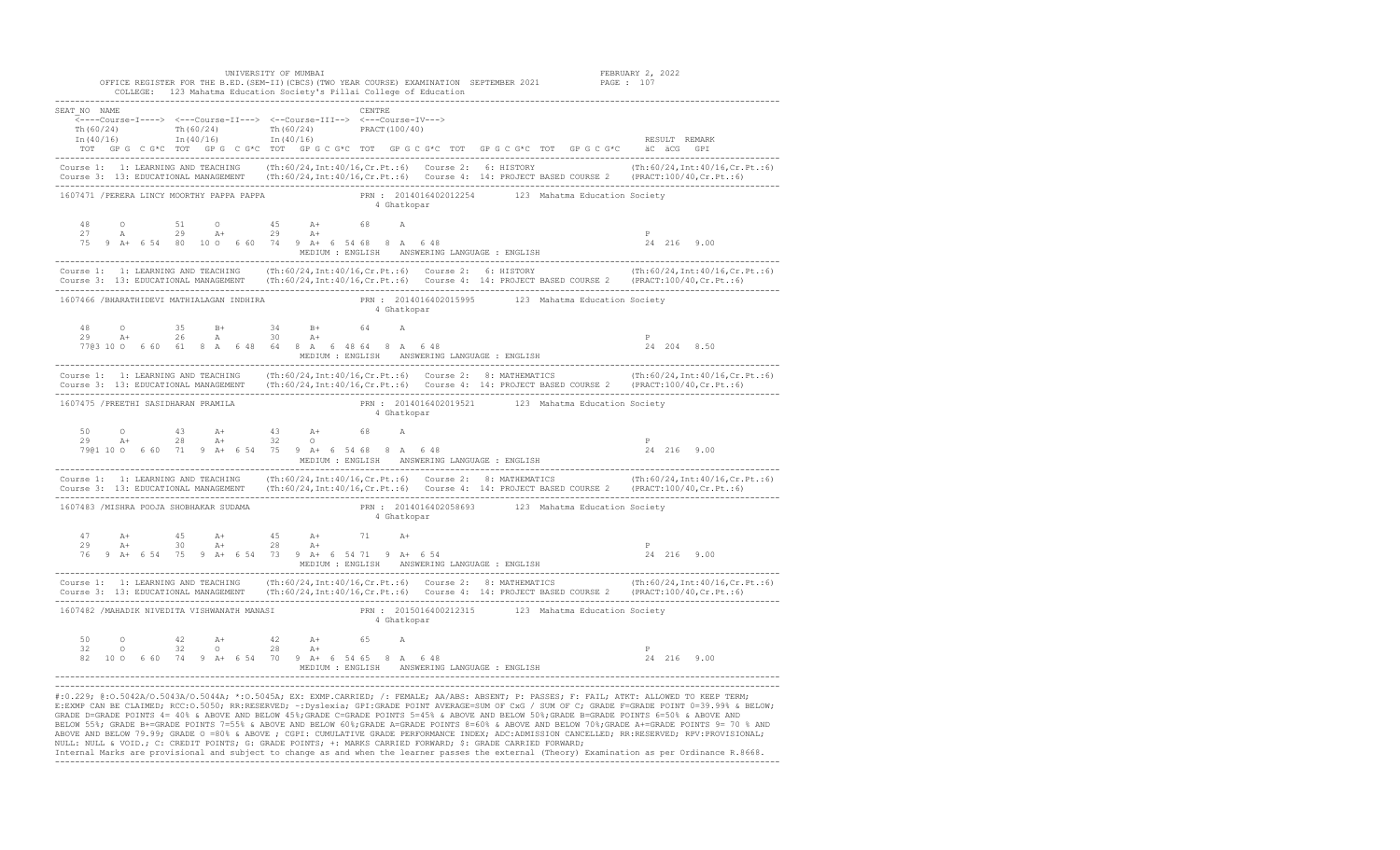|                                                                                                                        | OFFICE REGISTER FOR THE B.ED. (SEM-II) (CBCS) (TWO YEAR COURSE) EXAMINATION SEPTEMBER 2021 PAGE : 108<br>COLLEGE: 123 Mahatma Education Society's Pillai College of Education                                                                                      |                             |
|------------------------------------------------------------------------------------------------------------------------|--------------------------------------------------------------------------------------------------------------------------------------------------------------------------------------------------------------------------------------------------------------------|-----------------------------|
| SEAT NO NAME<br><----Course-I----> <---Course-II---> <--Course-III--> <---Course-IV--->                                | CENTRE<br>TOT GPG C G*C TOT GPG C G*C TOT GPG C G*C TOT GPG C G*C TOT GPG C G*C TOT GPG C G*C aC aCG GPI                                                                                                                                                           | RESULT REMARK               |
|                                                                                                                        | Course 1: 1: LEARNING AND TEACHING (Th:60/24, Int:40/16, Cr. Pt.:6) Course 2: 2: COMMERCE (Th:60/24, Int:40/16, Cr. Pt.:6)<br>Course 3: 13: EDUCATIONAL MANAGEMENT (Th:60/24, Int:40/16, Cr. Pt.:6) Course 4: 14: PROJECT BASED COURSE 2 (PRACT:100/40, Cr. Pt.:6) |                             |
| 1607432 /SHARMA ROSHANI SUDHAKAR BINDU                                                                                 | PRN: 2015016401126306 123 Mahatma Education Society<br>4 Ghatkopar                                                                                                                                                                                                 |                             |
| 48<br>$\circ$<br>$52$ 0<br>27<br>A 30 A+<br>75 9 A+ 6 54 82 10 0 6 60 7802 10 0 6 60 69 8 A 6 48                       | 46 A+ 69 A<br>32 0                                                                                                                                                                                                                                                 | $_{\rm P}$<br>24 222 9.25   |
|                                                                                                                        | Course 1: 1: LEARNING AND TEACHING (Th:60/24,Int:40/16,Cr.Pt.:6) Course 2: 2: COMMERCE (Th:60/24,Int:40/16,Cr.Pt.:6)<br>Course 3: 13: EDUCATIONAL MANAGEMENT (Th:60/24,Int:40/16,Cr.Pt.:6) Course 4: 14: PROJECT BASED COURSE 2 (                                  |                             |
| 1607414 /NARULA NIDHI MAHESH SEEMA                                                                                     | PRN : 2015016401234574 123 Mahatma Education Society<br>4 Ghatkopar                                                                                                                                                                                                |                             |
| 49<br>29<br>78@2 10 0 6 60 81 10 0 6 60 72 9 A+ 6 54 62 8 A 6 48                                                       | 0 $49$ 0 $43$ $At$ 62 A<br>A+ 32 0 29 A+                                                                                                                                                                                                                           | P<br>24 222 9.25            |
|                                                                                                                        | Course 1: 1: LEARNING AND TEACHING (Th:60/24,Int:40/16,Cr.Pt.:6) Course 2: 10: SCIENCE (Th:60/24,Int:40/16,Cr.Pt.:6)<br>Course 3: 13: EDUCATIONAL MANAGEMENT (Th:60/24,Int:40/16,Cr.Pt.:6) Course 4: 14: PROJECT BASED COURSE 2 (                                  |                             |
|                                                                                                                        | 1607503 /PAL SAPANA VIJAY KUMAR AMRAVATI <b>1808</b> PRN : 2015016401828456 123 Mahatma Education Society<br>4 Ghatkopar                                                                                                                                           |                             |
| $\overline{O}$ and $\overline{O}$ and $\overline{O}$<br>42<br>49<br>$A+$<br>27 A 28 $A+$<br>27<br>$A$ and $A$          | 45 A+ 72 A+                                                                                                                                                                                                                                                        | P                           |
|                                                                                                                        | Course 1: 1: LEARNING AND TEACHING (Th:60/24,Int:40/16,Cr.Pt.:6) Course 2: 8: MATHEMATICS (Th:60/24,Int:40/16,Cr.Pt.:6)<br>Course 3: 13: EDUCATIONAL MANAGEMENT (Th:60/24,Int:40/16,Cr.Pt.:6) Course 4: 14: PROJECT BASED COURSE                                   |                             |
| 1607418 /SINGH NAMRATA SATYENDRAPRATAP USHA                                                                            | PRN : 2015016401834082 123 Mahatma Education Society<br>4 Ghatkopar                                                                                                                                                                                                |                             |
| 46<br>$A +$<br>$\mathrm{A}+$<br>29                                                                                     | 75 9 A+ 6 54 7901 10 0 6 60 74 9 A+ 6 54 81 10 0 6 60                                                                                                                                                                                                              | $\mathbb{P}$<br>24 228 9.50 |
|                                                                                                                        | Course 1: 1: LEARNING AND TEACHING (Th:60/24,Int:40/16,Cr.Pt.:6) Course 2: 4: ENGLISH (Th:60/24,Int:40/16,Cr.Pt.:6)<br>Course 3: 13: EDUCATIONAL MANAGEMENT (Th:60/24,Int:40/16,Cr.Pt.:6) Course 4: 14: PROJECT BASED COURSE 2 (P                                  |                             |
| 1607464 /SURVE SIDDHI SANJAY SHEETAL                                                                                   | PRN: 2015016402057033 123 Mahatma Education Society<br>4 Ghatkopar                                                                                                                                                                                                 |                             |
| 48<br>$\Omega$<br>48<br>$\circ$<br>26 A 27 A<br>24<br>$A \sim 1$<br>72 9 A+ 6 54 74 9 A+ 6 54 72 9 A+ 6 54 68 8 A 6 48 | 45 A+<br>68 A<br>MEDIUM: ENGLISH ANSWERING LANGUAGE: ENGLISH                                                                                                                                                                                                       | $\, {\bf P}$<br>24 210 8.75 |

#:0.229; @:O.5042A/O.5043A/O.5044A; \*:O.5045A; EX: EXMP.CARRIED; /: FEMALE; AA/ABS: ABSENT; P: PASSES; F: FAIL; ATKT: ALLOWED TO KEEP TERM; E:EXMP CAN BE CLAIMED; RCC:O.5050; RR:RESERVED; ~:Dyslexia; GPI:GRADE POINT AVERAGE=SUM OF CxG / SUM OF C; GRADE F=GRADE POINT 0=39.99% & BELOW; GRADE D=GRADE POINTS 4= 40% & ABOVE AND BELOW 45%;GRADE C=GRADE POINTS 5=45% & ABOVE AND BELOW 50%;GRADE B=GRADE POINTS 6=50% & ABOVE AND<br>BELOW 55%; GRADE B+=GRADE POINTS 7=55% & ABOVE AND BELOW 60%;GRADE A=GRADE POINTS 8= ABOVE AND BELOW 79.99; GRADE O =80% & ABOVE ; CGPI: CUMULATIVE GRADE PERFORMANCE INDEX; ADC:ADMISSION CANCELLED; RR:RESERVED; RPV:PROVISIONAL; NULL: NULL & VOID.; C: CREDIT POINTS; G: GRADE POINTS; +: MARKS CARRIED FORWARD; \$: GRADE CARRIED FORWARD;

-------------------------------------------------------------------------------------------------------------------------------------------------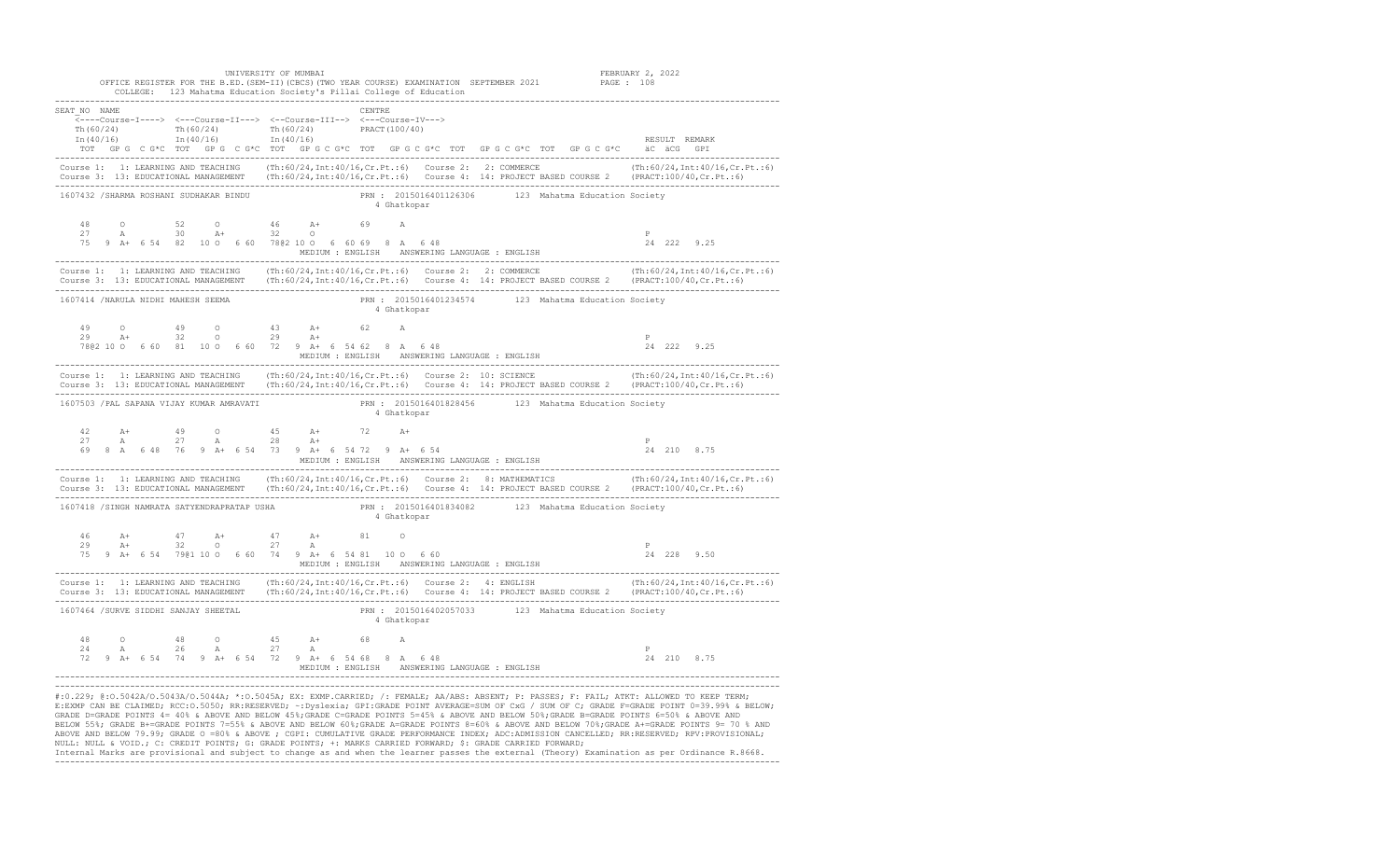|                                                                                                                                                                   | OFFICE REGISTER FOR THE B.ED. (SEM-II) (CBCS) (TWO YEAR COURSE) EXAMINATION SEPTEMBER 2021 PAGE : 109<br>COLLEGE: 123 Mahatma Education Society's Pillai College of Education                                                                                                                                                                                                                                  |                             |
|-------------------------------------------------------------------------------------------------------------------------------------------------------------------|----------------------------------------------------------------------------------------------------------------------------------------------------------------------------------------------------------------------------------------------------------------------------------------------------------------------------------------------------------------------------------------------------------------|-----------------------------|
| SEAT NO NAME<br><----Course-I----> <---Course-II---> <--Course-III--> <---Course-IV--->                                                                           | CENTRE<br>TOT GPG C G*C TOT GPG C G*C TOT GPG C G*C TOT GPG C G*C TOT GPG C G*C TOT GPG C G*C aC aCG GPI                                                                                                                                                                                                                                                                                                       | RESULT REMARK               |
|                                                                                                                                                                   | Course 1: 1: LEARNING AND TEACHING (Th:60/24, Int:40/16, Cr. Pt.:6) Course 2: 3: ECONOMICS (Th:60/24, Int:40/16, Cr. Pt.:6)<br>Course 3: 13: EDUCATIONAL MANAGEMENT (Th:60/24, Int:40/16, Cr. Pt.:6) Course 4: 14: PROJECT BASED COURSE 2 (PRACT:100/40, Cr. Pt.:6)                                                                                                                                            |                             |
| 1607437 /DSOUZA VALENCIA DERRICK PATRICIA                                                                                                                         | PRN : 2015016402073682 123 Mahatma Education Society<br>4 Ghatkopar                                                                                                                                                                                                                                                                                                                                            |                             |
| $\circ$<br>$\overline{0}$<br>48<br>49<br>27 A<br>$28$ $\lambda$ +                                                                                                 | $47$ $A+$ 68<br>A<br>28 A+                                                                                                                                                                                                                                                                                                                                                                                     | $_{\rm P}$                  |
|                                                                                                                                                                   | Course 1: 1: LEARNING AND TEACHING (Th:60/24,Int:40/16,Cr.Pt.:6) Course 2: 10: SCIENCE (Th:60/24,Int:40/16,Cr.Pt.:6)<br>Course 3: 13: EDUCATIONAL MANAGEMENT (Th:60/24,Int:40/16,Cr.Pt.:6) Course 4: 14: PROJECT BASED COURSE 2 (                                                                                                                                                                              |                             |
| 1607499 / KHAN AYESHA ROWAB ALI NAJMA BEE                                                                                                                         | PRN : 2015016402205965 123 Mahatma Education Society<br>4 Ghatkopar                                                                                                                                                                                                                                                                                                                                            |                             |
| 51 0<br>24 A<br>24<br>A<br>75 9 A+ 6 54 74 9 A+ 6 54 71 9 A+ 6 54 68 8 A 6 48                                                                                     | $50$ 0 43 A+ 68 A<br>$28$ $A+$<br>MEDIUM : ENGLISH ANSWERING LANGUAGE : ENGLISH                                                                                                                                                                                                                                                                                                                                | P<br>24 210 8.75            |
|                                                                                                                                                                   | Course 1: 1: LEARNING AND TEACHING (Th:60/24,Int:40/16,Cr.Pt.:6) Course 2: 8: MATHEMATICS (Th:60/24,Int:40/16,Cr.Pt.:6)<br>Course 3: 13: EDUCATIONAL MANAGEMENT (Th:60/24,Int:40/16,Cr.Pt.:6) Course 4: 14: PROJECT BASED COURSE                                                                                                                                                                               |                             |
| 1607488 / SHAIKH RUKSHAR AZAM SAKINA                                                                                                                              | PRN: 2015016402206895 123 Mahatma Education Society<br>4 Ghatkopar                                                                                                                                                                                                                                                                                                                                             |                             |
| 45 A+<br>49<br>$\circ$<br>27<br>28 A+<br>$A \sim$                                                                                                                 | $45$ $A+$<br>72 A+<br>26 A                                                                                                                                                                                                                                                                                                                                                                                     | P                           |
|                                                                                                                                                                   | $\texttt{Course 1: LEARNING AND TEACHING} \hspace{1.5em} (\texttt{Th:60/24, Int:40/16, Cr.Ft.:6}) \hspace{1.5em} \hspace{1.5em} \texttt{Course 2: } 10: SCIENCE \hspace{1.5em} (\texttt{Th:60/24, Int:40/16, Cr.Ft.:6}) \hspace{1.5em} (\texttt{Ourse 3: } 13: EDUCATIONAL MANASEMENT \hspace{1.5em} (\texttt{Th:60/24, Int:40/16, Cr.Ft.:6}) \hspace{1.5em} (\texttt{Ourse 4: } 14: PROJECT BASED COURSE 2 \$ |                             |
| 1607505 / PRASAD RANI RADHE SHYAM VIDYA                                                                                                                           | PRN : 2015016402564046 123 Mahatma Education Society<br>4 Ghatkopar                                                                                                                                                                                                                                                                                                                                            |                             |
| 49 0<br>27<br>A                                                                                                                                                   | $27$ a $28$ $28$ $3 + 73$ $3 + 28$<br>76 9 A+ 6 54 7703 10 O 6 60 76 9 A+ 6 54 73 9 A+ 6 54                                                                                                                                                                                                                                                                                                                    | $\mathbb{P}$<br>24 222 9.25 |
|                                                                                                                                                                   | Course 1: 1: LEARNING AND TEACHING (Th:60/24,Int:40/16,Cr.Pt.:6) Course 2: 3: ECONOMICS (Th:60/24,Int:40/16,Cr<br>Course 3: 13: EDUCATIONAL MANAGEMENT (Th:60/24,Int:40/16,Cr.Pt.:6) Course 4: 14: PROJECT BASED COURSE 2 (TR:60<br>                                                                                                                                                                           |                             |
| 1607438 / GHAG SAMRUDDHI VIJAY SAMIDHA                                                                                                                            | PRN: 2016016400578883 123 Mahatma Education Society<br>4 Ghatkopar                                                                                                                                                                                                                                                                                                                                             |                             |
| $0 \qquad \qquad$<br>48<br>$\circ$<br>49<br>$28$ $\hbox{A+}$ $\hbox{29}$ $\hbox{A+}$<br>24<br>$A \sim 1$<br>72 9 A+ 6 54 77@3 10 O 6 60 76 9 A+ 6 54 74 9 A+ 6 54 | $47$ $A+$<br>74 —<br>$A+$<br>MEDIUM : ENGLISH ANSWERING LANGUAGE : ENGLISH                                                                                                                                                                                                                                                                                                                                     | $\, {\bf P}$<br>24 222 9.25 |

#:0.229; @:O.5042A/O.5043A/O.5044A; \*:O.5045A; EX: EXMP.CARRIED; /: FEMALE; AA/ABS: ABSENT; P: PASSES; F: FAIL; ATKT: ALLOWED TO KEEP TERM; E:EXMP CAN BE CLAIMED; RCC:O.5050; RR:RESERVED; ~:Dyslexia; GPI:GRADE POINT AVERAGE=SUM OF CxG / SUM OF C; GRADE F=GRADE POINT 0=39.99% & BELOW; GRADE D=GRADE POINTS 4= 40% & ABOVE AND BELOW 45%;GRADE C=GRADE POINTS 5=45% & ABOVE AND BELOW 50%;GRADE B=GRADE POINTS 6=50% & ABOVE AND<br>BELOW 55%; GRADE B+=GRADE POINTS 7=55% & ABOVE AND BELOW 60%;GRADE A=GRADE POINTS 8= ABOVE AND BELOW 79.99; GRADE O =80% & ABOVE ; CGPI: CUMULATIVE GRADE PERFORMANCE INDEX; ADC:ADMISSION CANCELLED; RR:RESERVED; RPV:PROVISIONAL; NULL: NULL & VOID.; C: CREDIT POINTS; G: GRADE POINTS; +: MARKS CARRIED FORWARD; \$: GRADE CARRIED FORWARD;

-------------------------------------------------------------------------------------------------------------------------------------------------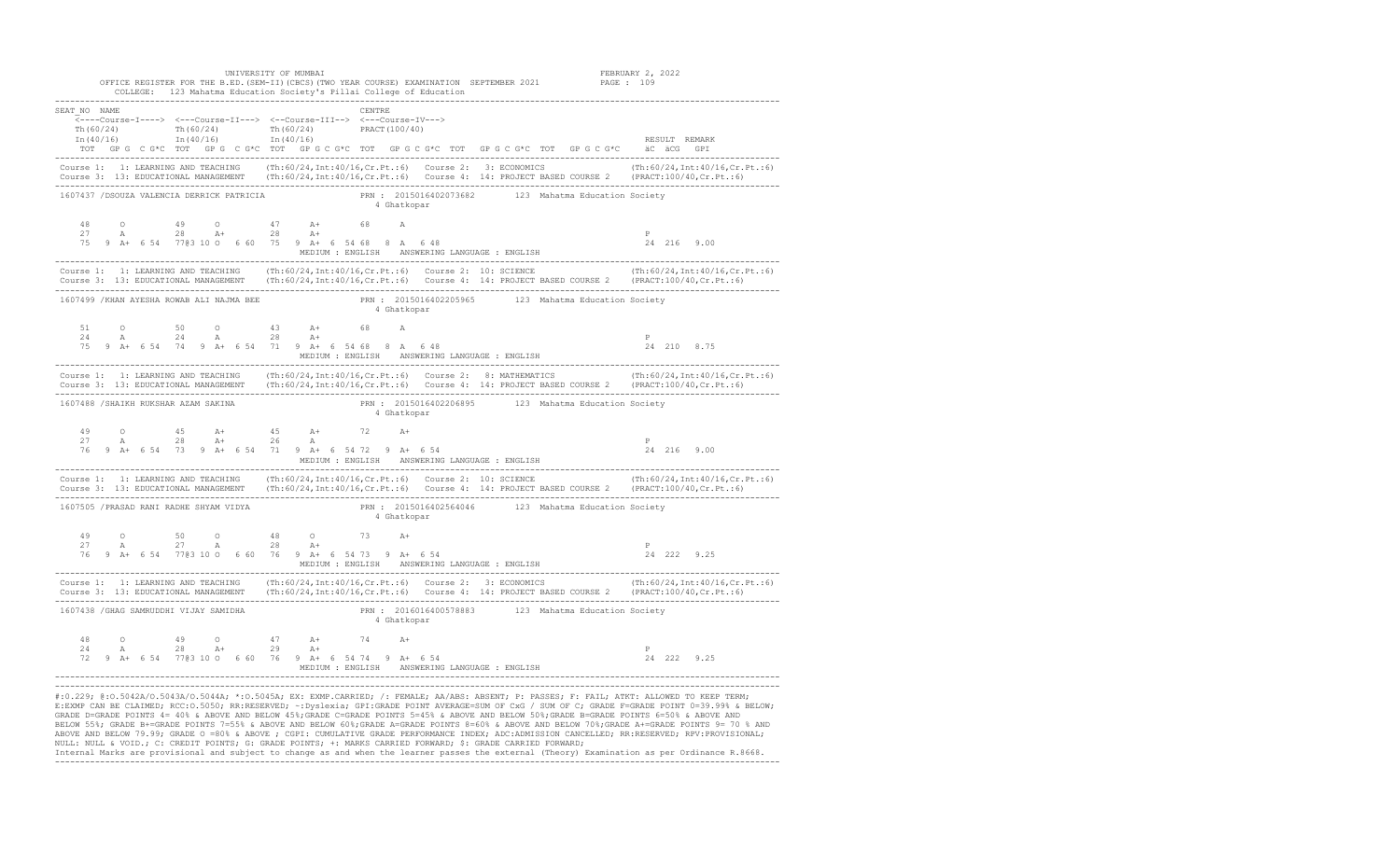|                                                                                                                                                                                               | OFFICE REGISTER FOR THE B.ED. (SEM-II) (CBCS) (TWO YEAR COURSE) EXAMINATION SEPTEMBER 2021 PAGE : 110<br>COLLEGE: 123 Mahatma Education Society's Pillai College of Education                                                                                     |                             |
|-----------------------------------------------------------------------------------------------------------------------------------------------------------------------------------------------|-------------------------------------------------------------------------------------------------------------------------------------------------------------------------------------------------------------------------------------------------------------------|-----------------------------|
| SEAT NO NAME<br><----Course-I----> <---Course-II---> <--Course-III--> <---Course-IV--->                                                                                                       | CENTRE<br>TOT GPG C G*C TOT GPG C G*C TOT GPG C G*C TOT GPG C G*C TOT GPG C G*C TOT GPG C G*C aC aCG GPI                                                                                                                                                          | RESULT REMARK               |
|                                                                                                                                                                                               | Course 1: 1: LEARNING AND TEACHING (Th:60/24, Int:40/16, Cr. Pt.:6) Course 2: 4: ENGLISH (Th:60/24, Int:40/16, Cr. Pt.:6)<br>Course 3: 13: EDUCATIONAL MANAGEMENT (Th:60/24, Int:40/16, Cr. Pt.:6) Course 4: 14: PROJECT BASED COURSE 2 (PRACT:100/40, Cr. Pt.:6) |                             |
| 1607454 DSILVA DALE J AVERIL PRIYA                                                                                                                                                            | PRN: 2016016400883736 123 Mahatma Education Society<br>4 Ghatkopar                                                                                                                                                                                                |                             |
| 50<br>$\circ$<br>49<br>$\overline{O}$ and $\overline{O}$ and $\overline{O}$ and $\overline{O}$<br>32<br>25 A<br>$\overline{O}$<br>82 10 0 6 60 74 9 A+ 6 54 73 9 A+ 6 54 81 10 0 6 60         | 45 A+ 81 O<br>$28$ $A+$                                                                                                                                                                                                                                           | $\mathbb{P}$<br>24 228 9.50 |
|                                                                                                                                                                                               | Course 1: 1: LEARNING AND TEACHING (Th:60/24,Int:40/16,Cr.Pt.:6) Course 2: 4: ENGLISH (Th:60/24,Int:40/16,Cr.Pt.:6)<br>Course 3: 13: EDUCATIONAL MANAGEMENT (Th:60/24,Int:40/16,Cr.Pt.:6) Course 4: 14: PROJECT BASED COURSE 2 (P                                 |                             |
| 1607461 /REBELLO LYZANDRA STEVEN ABIGAIL                                                                                                                                                      | PRN : 2016016400941092 123 Mahatma Education Society<br>4 Ghatkopar                                                                                                                                                                                               |                             |
| 49<br>27<br>76 9 A+ 6 54 76 9 A+ 6 54 7802 10 0 6 60 74 9 A+ 6 54                                                                                                                             |                                                                                                                                                                                                                                                                   | $\mathbb{P}$<br>24 222 9.25 |
|                                                                                                                                                                                               | Course 3: 13: EDUCATIONAL MANAGEMENT (Th:60/24,Int:40/16,Cr.Pt.:6) Course 4: 14: PROJECT BASED COURSE 2 (PRACT:100/40,Cr.Pt.:6)                                                                                                                                   |                             |
|                                                                                                                                                                                               | 1607479 / ARORA SIMRANKAUR TARANJITSINGH TEJINDERKAUR TEJIND PRN: 2016016401600753 123 Mahatma Education Society<br>4 Ghatkopar                                                                                                                                   |                             |
| 47<br>$43 \overline{A}$ +<br>$A+$<br>28 A+<br>24<br>$A \sim$<br>71 9 A+ 6 54 71 9 A+ 6 54 71 9 A+ 6 54 67 8 A 6 48                                                                            | 43<br>$A+$<br>67 A<br>$28$ $A+$<br>MEDIUM : ENGLISH ANSWERING LANGUAGE : ENGLISH                                                                                                                                                                                  | $\mathbb{P}$<br>24 210 8.75 |
|                                                                                                                                                                                               | Course 1: 1: LEARNING AND TEACHING (Th:60/24,Int:40/16,Cr.Pt.:6) Course 2: 3: ECONOMICS (Th:60/24,Int:40/16,Cr.Pt.:6)<br>Course 3: 13: EDUCATIONAL MANAGEMENT (Th:60/24,Int:40/16,Cr.Pt.:6) Course 4: 14: PROJECT BASED COURSE 2                                  |                             |
| 1607448 /SINGH SHILPA MILENDRA SUMAN SUMAN                                                                                                                                                    | PRN : 2016016401862222 123 Mahatma Education Society<br>4 Ghatkopar                                                                                                                                                                                               |                             |
| $\begin{tabular}{cccccccccc} O & & 46 & & A+ & & 42 & & A+ & & 66 & & A \\ A & & 28 & & A+ & & 20 & & B & & & \end{tabular}$<br>48<br>27<br>75 9 A+ 6 54 74 9 A+ 6 54 62 8 A 6 48 66 8 A 6 48 |                                                                                                                                                                                                                                                                   | P<br>24 204 8.50            |
|                                                                                                                                                                                               | Course 1: 1: LEARNING AND TEACHING (Th:60/24,Int:40/16,Cr.Pt.:6) Course 2: 6: HISTORY (Th:60/24,Int:40/16,Cr.Pt.:6)<br>Course 3: 13: EDUCATIONAL MANAGEMENT (Th:60/24,Int:40/16,Cr.Pt.:6) Course 4: 14: PROJECT BASED COURSE 2 (P                                 |                             |
| 1607469 /NADAR PRAVEENA RADHAKRISHNAN KAVITHALAKSHMI                                                                                                                                          | PRN: 2016016401865433 123 Mahatma Education Society<br>4 Ghatkopar                                                                                                                                                                                                |                             |
| 48<br>$\Omega$<br>50<br>$\Omega$<br>$28$ $A+$<br>27<br>A<br>75 9 A+ 6 54 7802 10 0 6 60 76 9 A+ 6 54 66 8 A 6 48                                                                              | 47<br>$A+$<br>66 A<br>29<br>$A+$<br>MEDIUM : ENGLISH ANSWERING LANGUAGE : ENGLISH                                                                                                                                                                                 | $\, {\bf P}$<br>24 216 9.00 |

#:0.229; @:O.5042A/O.5043A/O.5044A; \*:O.5045A; EX: EXMP.CARRIED; /: FEMALE; AA/ABS: ABSENT; P: PASSES; F: FAIL; ATKT: ALLOWED TO KEEP TERM; E:EXMP CAN BE CLAIMED; RCC:O.5050; RR:RESERVED; ~:Dyslexia; GPI:GRADE POINT AVERAGE=SUM OF CxG / SUM OF C; GRADE F=GRADE POINT 0=39.99% & BELOW; GRADE D=GRADE POINTS 4= 40% & ABOVE AND BELOW 45%;GRADE C=GRADE POINTS 5=45% & ABOVE AND BELOW 50%;GRADE B=GRADE POINTS 6=50% & ABOVE AND<br>BELOW 55%; GRADE B+=GRADE POINTS 7=55% & ABOVE AND BELOW 60%;GRADE A=GRADE POINTS 8= ABOVE AND BELOW 79.99; GRADE O =80% & ABOVE ; CGPI: CUMULATIVE GRADE PERFORMANCE INDEX; ADC:ADMISSION CANCELLED; RR:RESERVED; RPV:PROVISIONAL; NULL: NULL & VOID.; C: CREDIT POINTS; G: GRADE POINTS; +: MARKS CARRIED FORWARD; \$: GRADE CARRIED FORWARD;

-------------------------------------------------------------------------------------------------------------------------------------------------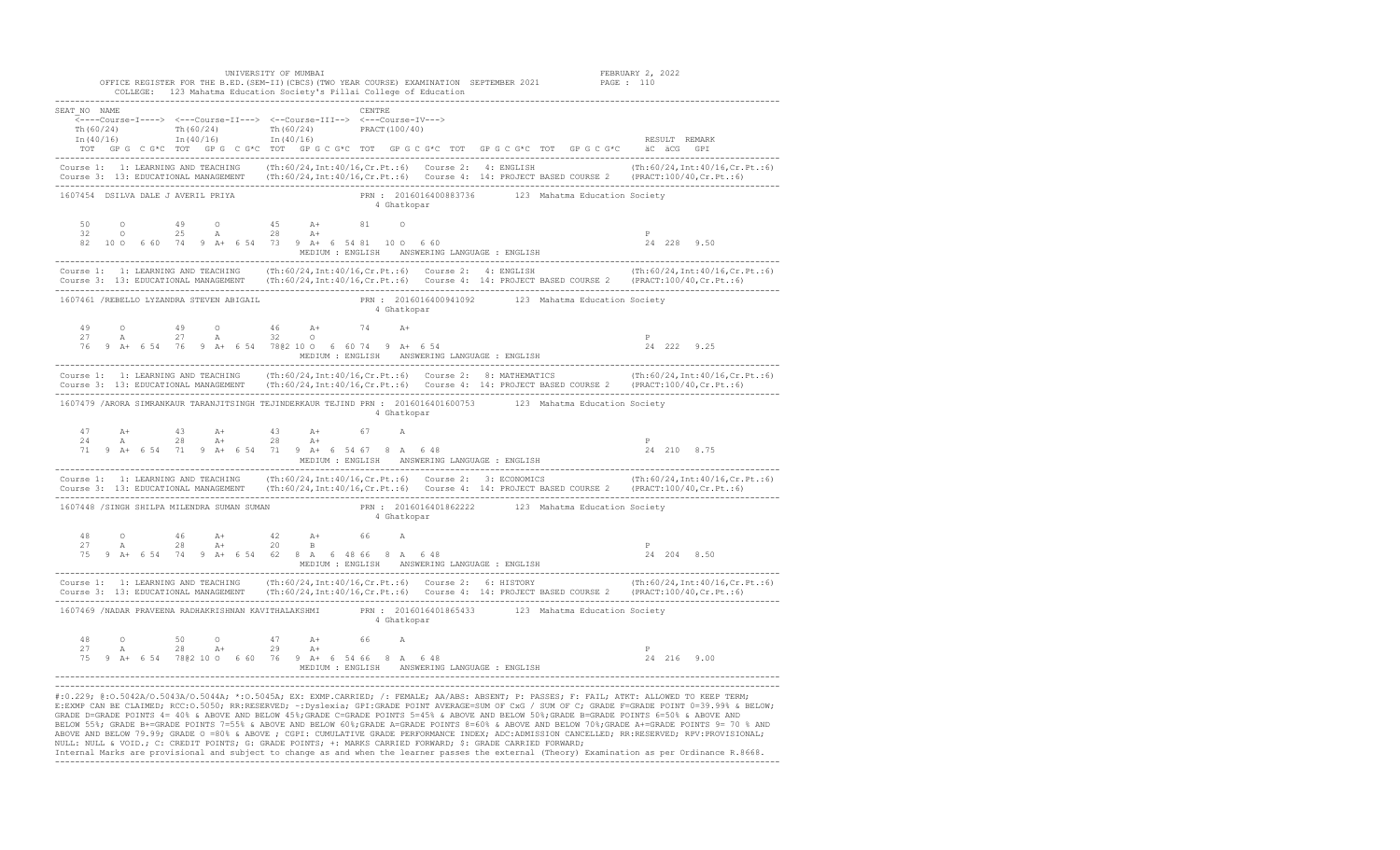|                                                                                                                                          | OFFICE REGISTER FOR THE B.ED. (SEM-II) (CBCS) (TWO YEAR COURSE) EXAMINATION SEPTEMBER 2021 PAGE : 111<br>COLLEGE: 123 Mahatma Education Society's Pillai College of Education                                                                                      |                             |
|------------------------------------------------------------------------------------------------------------------------------------------|--------------------------------------------------------------------------------------------------------------------------------------------------------------------------------------------------------------------------------------------------------------------|-----------------------------|
| SEAT NO NAME<br><----Course-I----> <---Course-II---> <--Course-III--> <---Course-IV--->                                                  | CENTRE<br>TOT GPG CG*C TOT GPG CG*C TOT GPG CG*C TOT GPG CG*C TOT GPG CG*C TOT GPG CG*C äC äCG GPI                                                                                                                                                                 | RESULT REMARK               |
|                                                                                                                                          | Course 1: 1: LEARNING AND TEACHING (Th:60/24, Int:40/16, Cr. Pt.:6) Course 2: 10: SCIENCE (Th:60/24, Int:40/16, Cr. Pt.:6)<br>Course 3: 13: EDUCATIONAL MANAGEMENT (Th:60/24, Int:40/16, Cr. Pt.:6) Course 4: 14: PROJECT BASED COURSE 2 (PRACT:100/40, Cr. Pt.:6) |                             |
|                                                                                                                                          | 1607490 /VAIRAVALAKSHMI CHELLIAH VANITHA VANITHA NANITHA PRN: 2016016401865785 123 Mahatma Education Society<br>4 Ghatkopar                                                                                                                                        |                             |
| $\Omega$<br>$53$ 0<br>50<br>32 0<br>32 0                                                                                                 | 49 0 72 A+<br>$28$ $A+$                                                                                                                                                                                                                                            | $_{\rm P}$                  |
|                                                                                                                                          | Course 1: 1: LEARNING AND TEACHING (Th:60/24,Int:40/16,Cr.Pt.:6) Course 2: 10: SCIENCE (Th:60/24,Int:40/16,Cr.Pt.:6)<br>Course 3: 13: EDUCATIONAL MANAGEMENT (Th:60/24,Int:40/16,Cr.Pt.:6) Course 4: 14: PROJECT BASED COURSE 2 (                                  |                             |
|                                                                                                                                          | 1607493 CHACKO MELVIN VARGHESE MARIAMMA MARIAMMA PRN: 2016016401867335 123 Mahatma Education Society<br>4 Ghatkopar                                                                                                                                                |                             |
| A+ 49 0 46 A+ 70 A+<br>A 27 A 28 A+<br>47<br>27<br>74 9 A+ 6 54 76 9 A+ 6 54 74 9 A+ 6 54 70 9 A+ 6 54                                   |                                                                                                                                                                                                                                                                    | P<br>24 216 9.00            |
|                                                                                                                                          | Course 1: 1: LEARNING AND TEACHING (Th:60/24,Int:40/16,Cr.Pt.:6) Course 2: 3: ECONOMICS (Th:60/24,Int:40/16,Cr.Pt.:6)<br>Course 3: 13: EDUCATIONAL MANAGEMENT (Th:60/24,Int:40/16,Cr.Pt.:6) Course 4: 14: PROJECT BASED COURSE 2                                   |                             |
|                                                                                                                                          | 1607445 /PUJARI SHWETA SHIVA SULOCHANA (2008) PRN : 2016016401888513 123 Mahatma Education Society<br>4 Ghatkopar                                                                                                                                                  |                             |
| 49<br>$\overline{O}$<br>48<br>$\overline{a}$<br>$28$ $A+$<br>27<br>$A \sim 1$                                                            | 40 A 61 A<br>$28$ $A+$                                                                                                                                                                                                                                             | P                           |
|                                                                                                                                          | Course 1: 1: LEARNING AND TEACHING (Th:60/24,Int:40/16,Cr.Pt.:6) Course 2: 4: ENGLISH (Th:60/24,Int:40/16,Cr.Pt.:6)<br>Course 3: 13: EDUCATIONAL MANAGEMENT (Th:60/24,Int:40/16,Cr.Pt.:6) Course 4: 14: PROJECT BASED COURSE 2 (P                                  |                             |
| 1607451 / CHAVAN KOMAL SHRIDHAR ASHA                                                                                                     | PRN : 2016016401903325 123 Mahatma Education Society<br>4 Ghatkopar                                                                                                                                                                                                |                             |
| 49<br>$\Omega$<br>$29$ $A+$                                                                                                              | $\begin{array}{cccccccc} 48 & & \textrm{O} & & & 44 & & \textrm{A+} & & \textrm{72} & & \textrm{A+} \\ 25 & & \textrm{A} & & \textrm{28} & & \textrm{A+} & & & \end{array}$<br>7802 10 0 6 60 73 9 A+ 6 54 72 9 A+ 6 54 72 9 A+ 6 54                               | $\mathbb{P}$<br>24 222 9.25 |
|                                                                                                                                          | Course 1: 1: LEARNING AND TEACHING (Th:60/24,Int:40/16,Cr.Pt.:6) Course 2: 10: SCIENCE (Th:60/24,Int:40/16,Cr.Pt.:6)<br>Course 3: 13: EDUCATIONAL MANAGEMENT (Th:60/24,Int:40/16,Cr.Pt.:6) Course 4: 14: PROJECT BASED COURSE 2 (                                  |                             |
|                                                                                                                                          | 1607495 / CHOWDHARY JUBEDA KHATOON JALLALUDDIN SALEHA PRN: 2016016402220401 123 Mahatma Education Society<br>4 Ghatkopar                                                                                                                                           |                             |
| 49<br>$\circ$<br>48 —<br>$\circ$ $\circ$<br>27 A 30 A+<br>27<br>$A \qquad \qquad$<br>76 9 A+ 6 54 75 9 A+ 6 54 70 9 A+ 6 54 59 7 B+ 6 42 | 40 A 59<br>$B+$<br>MEDIUM : ENGLISH ANSWERING LANGUAGE : ENGLISH                                                                                                                                                                                                   | $\, {\bf P}$<br>24 204 8.50 |

#:0.229; @:O.5042A/O.5043A/O.5044A; \*:O.5045A; EX: EXMP.CARRIED; /: FEMALE; AA/ABS: ABSENT; P: PASSES; F: FAIL; ATKT: ALLOWED TO KEEP TERM; E:EXMP CAN BE CLAIMED; RCC:O.5050; RR:RESERVED; ~:Dyslexia; GPI:GRADE POINT AVERAGE=SUM OF CxG / SUM OF C; GRADE F=GRADE POINT 0=39.99% & BELOW; GRADE D=GRADE POINTS 4= 40% & ABOVE AND BELOW 45%;GRADE C=GRADE POINTS 5=45% & ABOVE AND BELOW 50%;GRADE B=GRADE POINTS 6=50% & ABOVE AND<br>BELOW 55%; GRADE B+=GRADE POINTS 7=55% & ABOVE AND BELOW 60%;GRADE A=GRADE POINTS 8= ABOVE AND BELOW 79.99; GRADE O =80% & ABOVE ; CGPI: CUMULATIVE GRADE PERFORMANCE INDEX; ADC:ADMISSION CANCELLED; RR:RESERVED; RPV:PROVISIONAL; NULL: NULL & VOID.; C: CREDIT POINTS; G: GRADE POINTS; +: MARKS CARRIED FORWARD; \$: GRADE CARRIED FORWARD;

-------------------------------------------------------------------------------------------------------------------------------------------------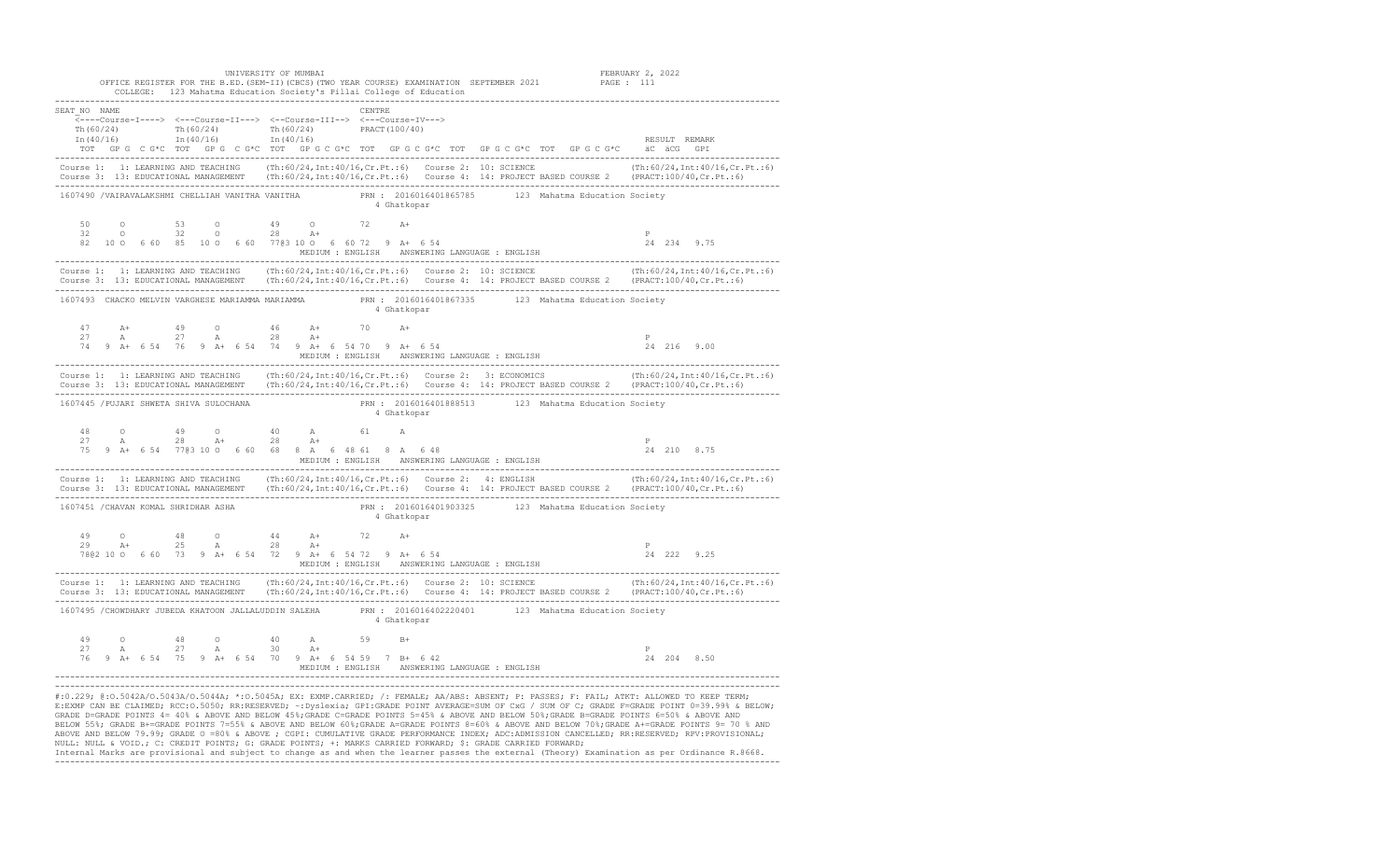|                                                                                                              | OFFICE REGISTER FOR THE B.ED. (SEM-II) (CBCS) (TWO YEAR COURSE) EXAMINATION SEPTEMBER 2021 PAGE : 112<br>COLLEGE: 123 Mahatma Education Society's Pillai College of Education                                                                                      |                            |
|--------------------------------------------------------------------------------------------------------------|--------------------------------------------------------------------------------------------------------------------------------------------------------------------------------------------------------------------------------------------------------------------|----------------------------|
| SEAT NO NAME<br><----Course-I----> <---Course-II---> <--Course-III--> <---Course-IV--->                      | CENTRE<br>TOT GPG CG*C TOT GPG CG*C TOT GPG CG*C TOT GPG CG*C TOT GPG CG*C TOT GPG CG*C aC aCG GPI                                                                                                                                                                 | RESULT REMARK              |
|                                                                                                              | Course 1: 1: LEARNING AND TEACHING (Th:60/24, Int:40/16, Cr. Pt.:6) Course 2: 10: SCIENCE (Th:60/24, Int:40/16, Cr. Pt.:6)<br>Course 3: 13: EDUCATIONAL MANAGEMENT (Th:60/24, Int:40/16, Cr. Pt.:6) Course 4: 14: PROJECT BASED COURSE 2 (PRACT:100/40, Cr. Pt.:6) |                            |
| 1607510 /SHARMA DEVSHREE PINKY                                                                               | PRN: 2016016402335854 123 Mahatma Education Society<br>4 Ghatkopar                                                                                                                                                                                                 |                            |
| 54 0 48 0 68<br>50<br>$\circ$<br>32<br>$32$ 0<br>$\overline{O}$                                              | $\mathbb A$<br>$29$ $A+$                                                                                                                                                                                                                                           | $_{\rm P}$                 |
|                                                                                                              | Course 1: 1: LEARNING AND TEACHING (Th:60/24,Int:40/16,Cr.Pt.:6) Course 2: 10: SCIENCE (Th:60/24,Int:40/16,Cr.Pt.:6)<br>Course 3: 13: EDUCATIONAL MANAGEMENT (Th:60/24,Int:40/16,Cr.Pt.:6) Course 4: 14: PROJECT BASED COURSE 2 (                                  |                            |
| 1607496 / DOLAS TANVI SANTOSHKUMAR YASHODA                                                                   | PRN : 2016016402349421 123 Mahatma Education Society<br>4 Ghatkopar                                                                                                                                                                                                |                            |
| $A+$ 43 $A+$ 45 $A+$ 66 $A$<br>47<br>A 24 A<br>24<br>71 9 A+ 6 54 67 8 A 6 48 74 9 A+ 6 54 66 8 A 6 48       | 29 A+                                                                                                                                                                                                                                                              | P<br>24 204 8.50           |
|                                                                                                              | Course 1: 1: LEARNING AND TEACHING (Th:60/24,Int:40/16,Cr.Pt.:6) Course 2: 10: SCIENCE (Th:60/24,Int:40/16,Cr.Pt.:6)<br>Course 3: 13: EDUCATIONAL MANAGEMENT (Th:60/24,Int:40/16,Cr.Pt.:6) Course 4: 14: PROJECT BASED COURSE 2 (                                  |                            |
| 1607512 /YADAV NANDINI UMESH NIRMALA                                                                         | PRN : 2016016402356162 123 Mahatma Education Society<br>4 Ghatkopar                                                                                                                                                                                                |                            |
| 51 0<br>50<br>$\circ$<br>32<br>$0 \qquad 32 \qquad 0$<br>82 10 0 6 60 83 10 0 6 60 70 9 A+ 6 54 73 9 A+ 6 54 | 43 A+<br>73 A+<br>27 A                                                                                                                                                                                                                                             | P<br>24 228 9.50           |
|                                                                                                              | Course 1: 1: LEARNING AND TEACHING (Th:60/24,Int:40/16,Cr.Pt.:6) Course 2: 3: ECONOMICS (Th:60/24,Int:40/16,Cr.Pt.:6)<br>Course 3: 13: EDUCATIONAL MANAGEMENT (Th:60/24,Int:40/16,Cr.Pt.:6) Course 4: 14: PROJECT BASED COURSE 2                                   |                            |
|                                                                                                              | 1607446 / RODRIGUES NINOSHKA SHARON STANY GRETTA PRN : 2017016400091241 123 Mahatma Education Society<br>4 Ghatkopar                                                                                                                                               |                            |
| 0 52 0 43 A+ 80 0<br>A+ 32 0 32 0<br>51<br>29                                                                | 80 10 0 6 60 84 10 0 6 60 75 9 A+ 6 54 80 10 0 6 60                                                                                                                                                                                                                | $_{\rm P}$<br>24 234 9.75  |
|                                                                                                              | Course 1: 1: LEARNING AND TEACHING (Th:60/24,Int:40/16,Cr.Pt.:6) Course 2: 3: ECONOMICS (Th:60/24,Int:40/16,Cr<br>Course 3: 13: EDUCATIONAL MANAGEMENT (Th:60/24,Int:40/16,Cr.Pt.:6) Course 4: 14: PROJECT BASED COURSE 2 (PRACT:                                  |                            |
| 1607447 /SANDIWEL PRAMILA PRAKASH MANJULA                                                                    | PRN: 2017016400376434 123 Mahatma Education Society<br>4 Ghatkopar                                                                                                                                                                                                 |                            |
| 48<br>$\Omega$<br>50<br>$\Omega$<br>A 28 A+<br>27<br>75 9 A+ 6 54 7802 10 0 6 60 73 9 A+ 6 54 63 8 A 6 48    | $46$ $A+$<br>$63$ A<br>27 A<br>MEDIUM : ENGLISH ANSWERING LANGUAGE : ENGLISH                                                                                                                                                                                       | $\mathbb P$<br>24 216 9.00 |

#:0.229; @:O.5042A/O.5043A/O.5044A; \*:O.5045A; EX: EXMP.CARRIED; /: FEMALE; AA/ABS: ABSENT; P: PASSES; F: FAIL; ATKT: ALLOWED TO KEEP TERM; E:EXMP CAN BE CLAIMED; RCC:O.5050; RR:RESERVED; ~:Dyslexia; GPI:GRADE POINT AVERAGE=SUM OF CxG / SUM OF C; GRADE F=GRADE POINT 0=39.99% & BELOW; GRADE D=GRADE POINTS 4= 40% & ABOVE AND BELOW 45%;GRADE C=GRADE POINTS 5=45% & ABOVE AND BELOW 50%;GRADE B=GRADE POINTS 6=50% & ABOVE AND<br>BELOW 55%; GRADE B+=GRADE POINTS 7=55% & ABOVE AND BELOW 60%;GRADE A=GRADE POINTS 8= ABOVE AND BELOW 79.99; GRADE O =80% & ABOVE ; CGPI: CUMULATIVE GRADE PERFORMANCE INDEX; ADC:ADMISSION CANCELLED; RR:RESERVED; RPV:PROVISIONAL; NULL: NULL & VOID.; C: CREDIT POINTS; G: GRADE POINTS; +: MARKS CARRIED FORWARD; \$: GRADE CARRIED FORWARD;

-------------------------------------------------------------------------------------------------------------------------------------------------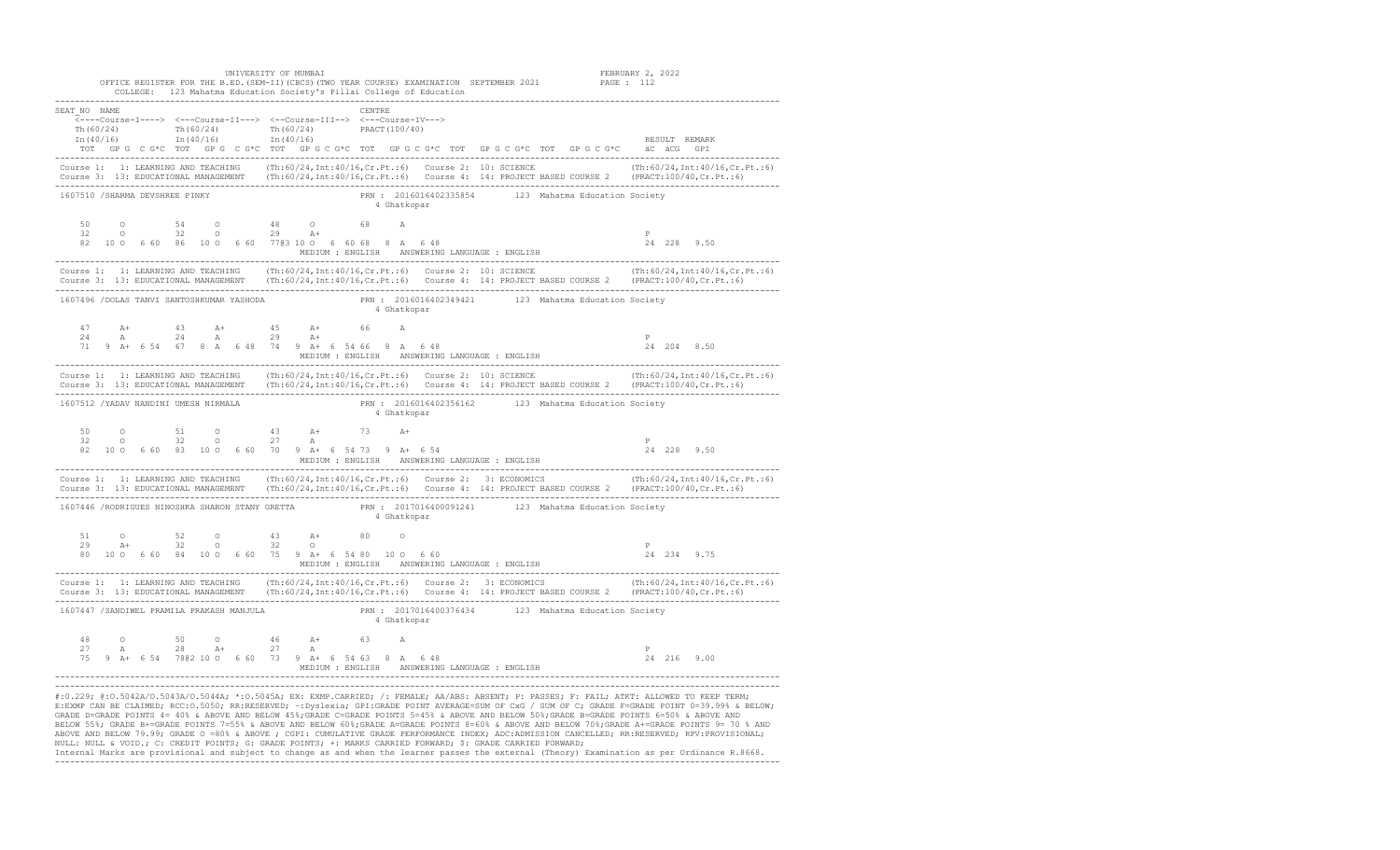|                                                                                                                                                                                                                                                    | OFFICE REGISTER FOR THE B.ED. (SEM-II) (CBCS) (TWO YEAR COURSE) EXAMINATION SEPTEMBER 2021 PAGE : 113<br>COLLEGE: 123 Mahatma Education Society's Pillai College of Education                                                     |                             |
|----------------------------------------------------------------------------------------------------------------------------------------------------------------------------------------------------------------------------------------------------|-----------------------------------------------------------------------------------------------------------------------------------------------------------------------------------------------------------------------------------|-----------------------------|
| SEAT NO NAME<br><----Course-I----> <---Course-II---> <--Course-III--> <---Course-IV--->                                                                                                                                                            | CENTRE<br>TOT GPG CG*C TOT GPG CG*C TOT GPG CG*C TOT GPG CG*C TOT GPG CG*C TOT GPG CG*C aC aCG GPI                                                                                                                                | RESULT REMARK               |
|                                                                                                                                                                                                                                                    | Course 1: 1: LEARNING AND TEACHING (Th:60/24,Int:40/16,Cr.Pt.:6) Course 2: 8: MATHEMATICS (Th:60/24,Int:40/16,Cr.Pt.:6)<br>Course 3: 13: EDUCATIONAL MANAGEMENT (Th:60/24,Int:40/16,Cr.Pt.:6) Course 4: 14: PROJECT BASED COURSE  |                             |
|                                                                                                                                                                                                                                                    | 1607485 /NADAR JEEVASHREE RAGHAVAN SELVALAXMI PRN : 2017016400578273 123 Mahatma Education Society<br>4 Ghatkopar                                                                                                                 |                             |
| 52<br>$\circ$<br>41 A<br>32<br>28 A+ 26 A<br>$\overline{O}$                                                                                                                                                                                        | 41 A 66 A                                                                                                                                                                                                                         | $\mathbb{P}$                |
|                                                                                                                                                                                                                                                    | Course 1: 1: LEARNING AND TEACHING (Th:60/24,Int:40/16,Cr.Pt.:6) Course 2: 4: ENGLISH (Th:60/24,Int:40/16,Cr.Pt.:6)<br>Course 3: 13: EDUCATIONAL MANAGEMENT (Th:60/24,Int:40/16,Cr.Pt.:6) Course 4: 14: PROJECT BASED COURSE 2 (P |                             |
| 1607453 /DAVID MICHELLE LINUS JASHODA                                                                                                                                                                                                              | PRN : 2017016400641913 123 Mahatma Education Society<br>4 Ghatkopar                                                                                                                                                               |                             |
| $\begin{array}{ccccccccccc} 48 & & {\rm O} & & & 48 & & {\rm O} & & & 40 & & {\rm A} & & & 80 & & {\rm O} \\ 29 & & {\rm A}+ & & & 32 & & {\rm O} & & & 29 & & {\rm A}+ & & & \end{array}$<br>77@3 10 0 6 60 80 10 0 6 60 69 8 A 6 48 80 10 0 6 60 |                                                                                                                                                                                                                                   | P<br>24 228 9.50            |
|                                                                                                                                                                                                                                                    | Course 1: 1: LEARNING AND TEACHING (Th:60/24,Int:40/16,Cr.Pt.:6) Course 2: 4: ENGLISH (Th:60/24,Int:40/16,Cr.Pt.:6)<br>Course 3: 13: EDUCATIONAL MANAGEMENT (Th:60/24,Int:40/16,Cr.Pt.:6) Course 4: 14: PROJECT BASED COURSE 2 (P |                             |
|                                                                                                                                                                                                                                                    | 1607452 / CHETTIAR AKSHAYA MURUGAN SELVI <b>FRICE 2017016400642425</b> 123 Mahatma Education Society<br>4 Ghatkopar                                                                                                               |                             |
| $\begin{array}{ccccccc} 50 & & & \textrm{O} & & & \textrm{40} & & \textrm{A} \\ 27 & & \textrm{A} & & \textrm{30} & & \textrm{A+} \end{array}$<br>45<br>50<br>$A+$<br>29 A+                                                                        | 81 0<br>$74$ 9 a+ 6 54 $77/$ 3 10 $\overline{0}$ 6 60 $\overline{0}$ 9 a+ 6 54 81 10 0 6 60 $\overline{24}$ 228 9.50 $\overline{24}$ 228 9.50 $\overline{24}$ 228 9.50                                                            | P                           |
|                                                                                                                                                                                                                                                    | Course 1: 1: LEARNING AND TEACHING (Th:60/24,Int:40/16,Cr.Pt.:6) Course 2: 4: ENGLISH (Th:60/24,Int:40/16,Cr.Pt.:6)<br>Course 3: 13: EDUCATIONAL MANAGEMENT (Th:60/24,Int:40/16,Cr.Pt.:6) Course 4: 14: PROJECT BASED COURSE 2 (P |                             |
| 1607450 /NADAR TANUJA TINU ANANDRAJ JAYANTHI                                                                                                                                                                                                       | PRN : 2017016400643502 123 Mahatma Education Society<br>4 Ghatkopar                                                                                                                                                               |                             |
|                                                                                                                                                                                                                                                    | 73 9 A + 6 54 780 2 10 0 6 60 74 9 A + 6 54 68 8 A 6 48                                                                                                                                                                           | $\mathbb{P}$<br>24 216 9.00 |
|                                                                                                                                                                                                                                                    | Course 1: 1: LEARNING AND TEACHING (Th:60/24,Int:40/16,Cr.Pt.:6) Course 2: 3: ECONOMICS (Th:60/24,Int:40/16,Cr<br>Course 3: 13: EDUCATIONAL MANAGEMENT (Th:60/24,Int:40/16,Cr.Pt.:6) Course 4: 14: PROJECT BASED COURSE 2 (PRACT: |                             |
|                                                                                                                                                                                                                                                    | 1607440 /NADAR PRINSEELA GNANASINGH SHARMILA RUBY PRN : 2017016400643587 123 Mahatma Education Society<br>4 Ghatkopar                                                                                                             |                             |
| $\circ$ $\circ$<br>50<br>$\Omega$<br>49<br>$A+$ 28 $A+$ 28 $A+$<br>29<br>79@1 10 0 6 60 77@3 10 0 6 60 73 9 A+ 6 54 58 7 B+ 6 42                                                                                                                   | 45 A+ 58<br>$B+$<br>MEDIUM : ENGLISH ANSWERING LANGUAGE : ENGLISH                                                                                                                                                                 | $\, {\bf P}$<br>24 216 9.00 |

#:0.229; @:O.5042A/O.5043A/O.5044A; \*:O.5045A; EX: EXMP.CARRIED; /: FEMALE; AA/ABS: ABSENT; P: PASSES; F: FAIL; ATKT: ALLOWED TO KEEP TERM; E:EXMP CAN BE CLAIMED; RCC:O.5050; RR:RESERVED; ~:Dyslexia; GPI:GRADE POINT AVERAGE=SUM OF CxG / SUM OF C; GRADE F=GRADE POINT 0=39.99% & BELOW; GRADE D=GRADE POINTS 4= 40% & ABOVE AND BELOW 45%;GRADE C=GRADE POINTS 5=45% & ABOVE AND BELOW 50%;GRADE B=GRADE POINTS 6=50% & ABOVE AND<br>BELOW 55%; GRADE B+=GRADE POINTS 7=55% & ABOVE AND BELOW 60%;GRADE A=GRADE POINTS 8= ABOVE AND BELOW 79.99; GRADE O =80% & ABOVE ; CGPI: CUMULATIVE GRADE PERFORMANCE INDEX; ADC:ADMISSION CANCELLED; RR:RESERVED; RPV:PROVISIONAL; NULL: NULL & VOID.; C: CREDIT POINTS; G: GRADE POINTS; +: MARKS CARRIED FORWARD; \$: GRADE CARRIED FORWARD;

-------------------------------------------------------------------------------------------------------------------------------------------------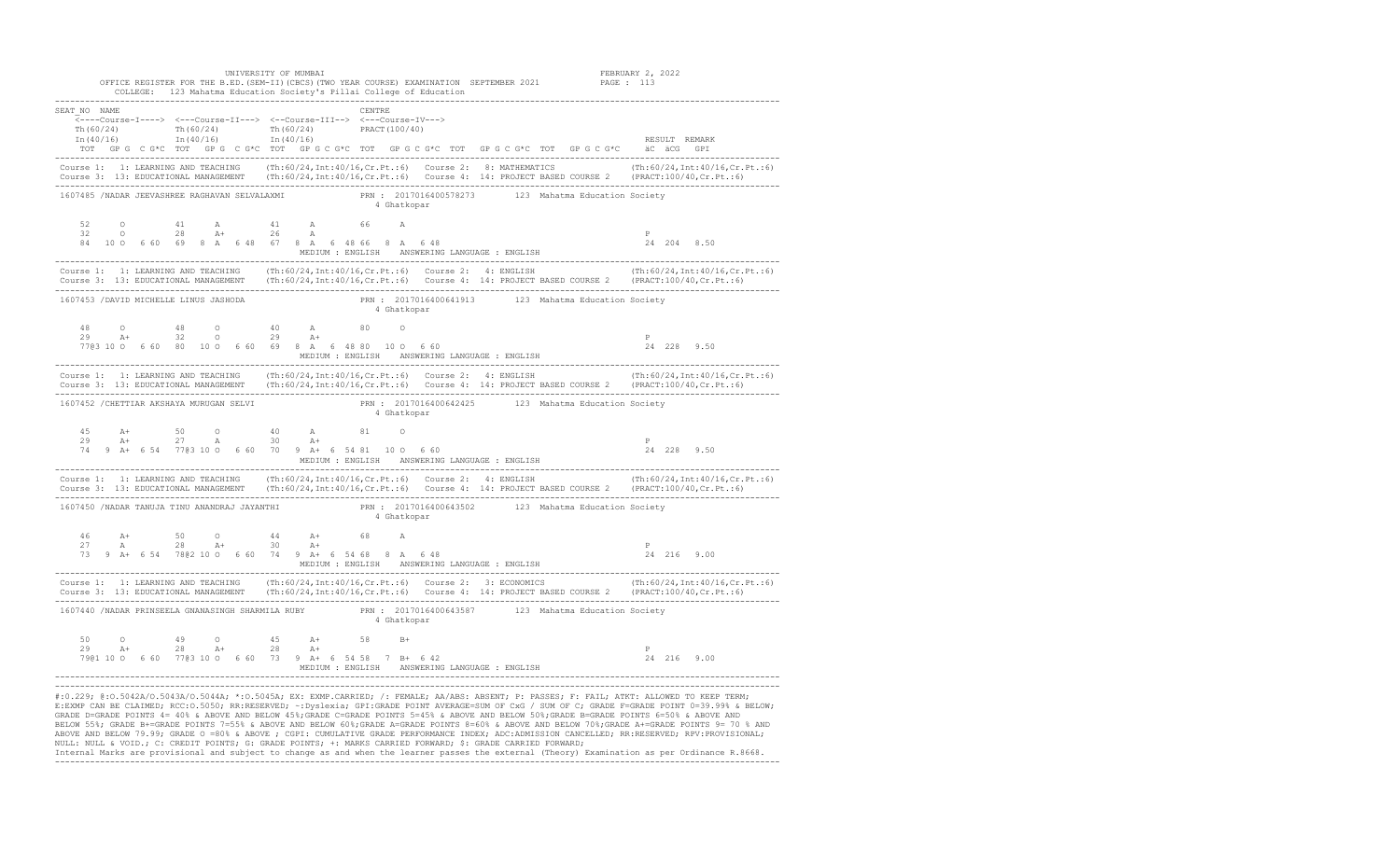| OFFICE REGISTER FOR THE B.ED. (SEM-II) (CBCS) (TWO YEAR COURSE) EXAMINATION SEPTEMBER 2021 PAGE : 114<br>COLLEGE: 123 Mahatma Education Society's Pillai College of Education                                                                                                                                                                                                                                                  |               |
|--------------------------------------------------------------------------------------------------------------------------------------------------------------------------------------------------------------------------------------------------------------------------------------------------------------------------------------------------------------------------------------------------------------------------------|---------------|
| SEAT NO NAME<br>CENTRE<br><----Course-I----> <---Course-II---> <--Course-III--> <---Course-IV---><br>$\begin{tabular}{llllll} \hline \mbox{Th (60/24)} & \mbox{Th (60/24)} & \mbox{Th (60/24)} & \mbox{Th (40/16)} \\ \mbox{In (40/16)} & \mbox{In (40/16)} & \mbox{In (40/16)} & \mbox{In (40/16)} \\ \hline \end{tabular}$<br>TOT GPG C G*C TOT GPG C G*C TOT GPG C G*C TOT GPG C G*C TOT GPG C G*C TOT GPG C G*C aC aCG GPI | RESULT REMARK |
| Course 1: 1: LEARNING AND TEACHING (Th:60/24, Int:40/16, Cr. Pt.:6) Course 2: 4: ENGLISH (Th:60/24, Int:40/16, Cr. Pt.:6)<br>Course 3: 13: EDUCATIONAL MANAGEMENT (Th:60/24, Int:40/16, Cr. Pt.:6) Course 4: 14: PROJECT BASED COURSE 2 (PRACT:100/40, Cr. Pt.:6)                                                                                                                                                              |               |
| PRN: 2017016400643692 123 Mahatma Education Society<br>1607462 /ROSLIN ROY REENA<br>4 Ghatkopar                                                                                                                                                                                                                                                                                                                                |               |
| A+ 39 A 35 B+ 73 A+<br>46<br>24<br>A 26 A 29 A+<br>$\mathbb{P}$                                                                                                                                                                                                                                                                                                                                                                |               |
| Course 1: 1: LEARNING AND TEACHING (Th:60/24,Int:40/16,Cr.Pt.:6) Course 2: 4: ENGLISH (Th:60/24,Int:40/16,Cr.Pt.:6)<br>Course 3: 13: EDUCATIONAL MANAGEMENT (Th:60/24,Int:40/16,Cr.Pt.:6) Course 4: 14: PROJECT BASED COURSE 2 (P                                                                                                                                                                                              |               |
| 1607456 /DSOUZA CHRYSLL LAWRENCE SUNITA LAWRENCE PRN : 2017016400643862 123 Mahatma Education Society<br>4 Ghatkopar                                                                                                                                                                                                                                                                                                           |               |
| A+ 52 0 48 0 81 0<br>A+ 32 0 33 0<br>47<br>29<br>P<br>76 9 A+ 6 54 84 10 0 6 60 81 10 0 6 60 81 10 0 6 60                                                                                                                                                                                                                                                                                                                      | 24 234 9.75   |
| Course 1: 1: LEARNING AND TEACHING (Th:60/24,Int:40/16,Cr.Pt.:6) Course 2: 6: HISTORY (Th:60/24,Int:40/16,Cr.Pt.:6)<br>Course 3: 13: EDUCATIONAL MANAGEMENT (Th:60/24,Int:40/16,Cr.Pt.:6) Course 4: 14: PROJECT BASED COURSE 2 (P                                                                                                                                                                                              |               |
| 1607472 /SHAIKH SHIFA NAAZ GULAM JILANI AALIYA GULAM JILANI PRN : 2017016400644327 123 Mahatma Education Society<br>4 Ghatkopar                                                                                                                                                                                                                                                                                                |               |
| 41 $A$ 72 $A+$<br>47<br>50<br>$\overline{O}$ and $\overline{O}$ and $\overline{O}$ and $\overline{O}$<br>$A+$<br>28 A+ 21 B<br>27<br>A<br>P                                                                                                                                                                                                                                                                                    |               |
| Course 1: 1: LEARNING AND TEACHING (Th:60/24,Int:40/16,Cr.Pt.:6) Course 2: 8: MATHEMATICS (Th:60/24,Int:40/16,Cr.Pt.:6)<br>Course 3: 13: EDUCATIONAL MANAGEMENT (Th:60/24,Int:40/16,Cr.Pt.:6) Course 4: 14: PROJECT BASED COURSE                                                                                                                                                                                               |               |
| 1607474 JEYASINGH JEYAPAUL THIYANAM BHAKIYAKANI PRN : 2017016400645806 123 Mahatma Education Society<br>4 Ghatkopar                                                                                                                                                                                                                                                                                                            |               |
| A+ 41 A 41 A 69 A<br>A 27 A 27 A<br>47<br>$74$ 9 A + 6 54 68 8 A 6 48 68 8 A 6 48 69 8 A 6 48<br>$-$<br>P                                                                                                                                                                                                                                                                                                                      | 24 198 8.25   |
| Course 1: 1: LEARNING AND TEACHING (Th:60/24,Int:40/16,Cr.Pt.:6) Course 2: 3: ECONOMICS (Th:60/24,Int:40/16,Cr<br>Course 3: 13: EDUCATIONAL MANAGEMENT (Th:60/24,Int:40/16,Cr.Pt.:6) Course 4: 14: PROJECT BASED COURSE 2 (PRACT:                                                                                                                                                                                              |               |
| 1607441 /NADAR SARANYA SUYAMBU DURAI SELVI PRN : 2017016400647786 123 Mahatma Education Society<br>4 Ghatkopar                                                                                                                                                                                                                                                                                                                 |               |
| $0 \qquad \qquad$<br>48<br>$\circ$<br>50<br>42 A+ 69 A<br>A $28$ $A+$ $28$ $A+$<br>$\, {\bf P}$<br>24<br>72 9 A+ 6 54 7802 10 0 6 60 70 9 A+ 6 54 69 8 A 6 48<br>MEDIUM : ENGLISH ANSWERING LANGUAGE : ENGLISH                                                                                                                                                                                                                 | 24 216 9.00   |

#:0.229; @:O.5042A/O.5043A/O.5044A; \*:O.5045A; EX: EXMP.CARRIED; /: FEMALE; AA/ABS: ABSENT; P: PASSES; F: FAIL; ATKT: ALLOWED TO KEEP TERM; E:EXMP CAN BE CLAIMED; RCC:O.5050; RR:RESERVED; ~:Dyslexia; GPI:GRADE POINT AVERAGE=SUM OF CxG / SUM OF C; GRADE F=GRADE POINT 0=39.99% & BELOW; GRADE D=GRADE POINTS 4= 40% & ABOVE AND BELOW 45%;GRADE C=GRADE POINTS 5=45% & ABOVE AND BELOW 50%;GRADE B=GRADE POINTS 6=50% & ABOVE AND<br>BELOW 55%; GRADE B+=GRADE POINTS 7=55% & ABOVE AND BELOW 60%;GRADE A=GRADE POINTS 8= ABOVE AND BELOW 79.99; GRADE O =80% & ABOVE ; CGPI: CUMULATIVE GRADE PERFORMANCE INDEX; ADC:ADMISSION CANCELLED; RR:RESERVED; RPV:PROVISIONAL; NULL: NULL & VOID.; C: CREDIT POINTS; G: GRADE POINTS; +: MARKS CARRIED FORWARD; \$: GRADE CARRIED FORWARD;

-------------------------------------------------------------------------------------------------------------------------------------------------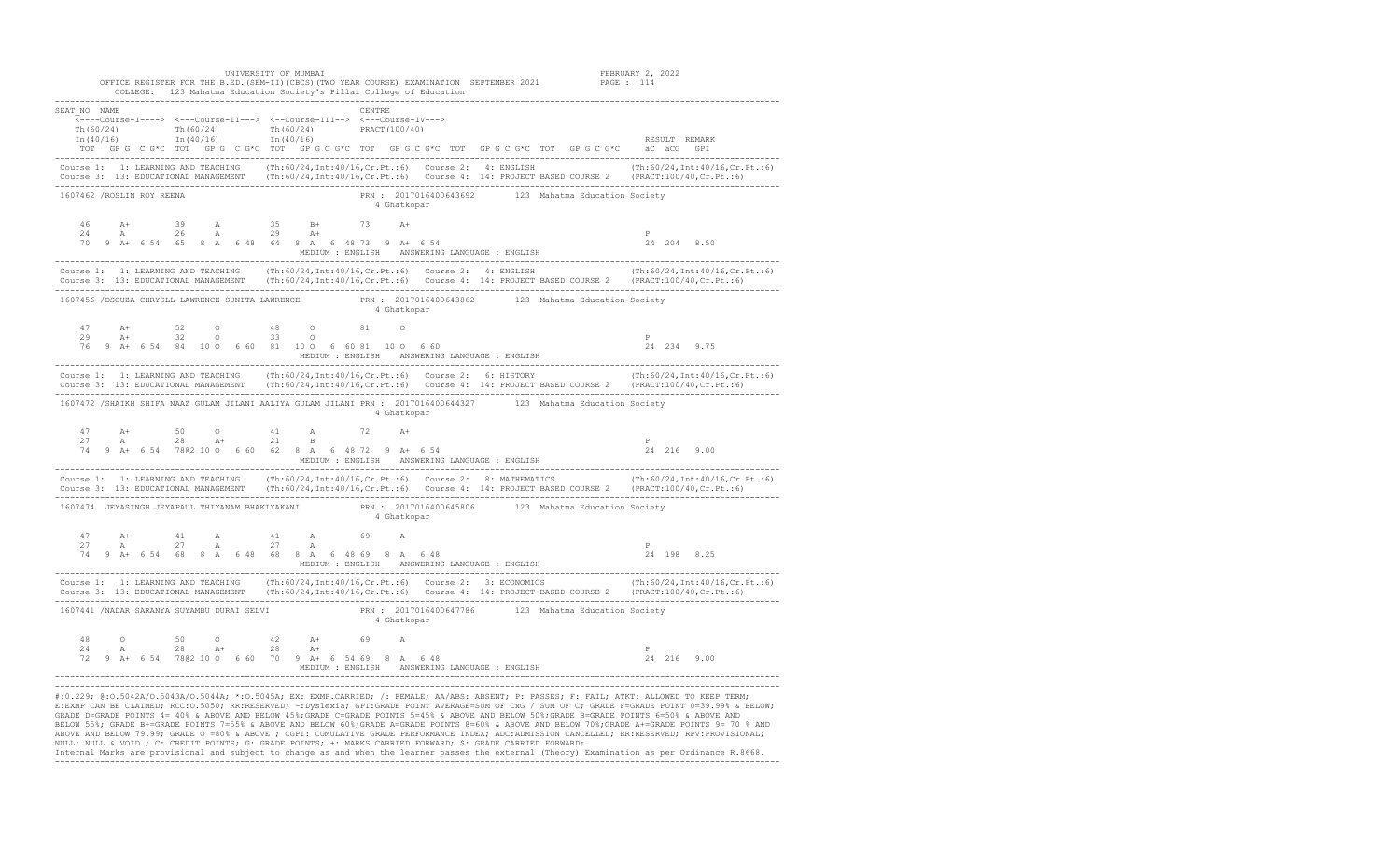|                                                                                                                                      | OFFICE REGISTER FOR THE B.ED. (SEM-II) (CBCS) (TWO YEAR COURSE) EXAMINATION SEPTEMBER 2021 PAGE : 115<br>COLLEGE: 123 Mahatma Education Society's Pillai College of Education                                                                                      |                             |  |
|--------------------------------------------------------------------------------------------------------------------------------------|--------------------------------------------------------------------------------------------------------------------------------------------------------------------------------------------------------------------------------------------------------------------|-----------------------------|--|
| SEAT NO NAME<br><----Course-I----> <---Course-II---> <--Course-III--> <---Course-IV--->                                              | CENTRE<br>TOT GPG C G*C TOT GPG C G*C TOT GPG C G*C TOT GPG C G*C TOT GPG C G*C TOT GPG C G*C äC äCG GPI                                                                                                                                                           | RESULT REMARK               |  |
|                                                                                                                                      | Course 1: 1: LEARNING AND TEACHING (Th:60/24, Int:40/16, Cr. Pt.:6) Course 2: 10: SCIENCE (Th:60/24, Int:40/16, Cr. Pt.:6)<br>Course 3: 13: EDUCATIONAL MANAGEMENT (Th:60/24, Int:40/16, Cr. Pt.:6) Course 4: 14: PROJECT BASED COURSE 2 (PRACT:100/40, Cr. Pt.:6) |                             |  |
| 1607489 / JEMY KATHERIN JOBY MARY                                                                                                    | PRN: 2017016400810952 123 Mahatma Education Society<br>4 Ghatkopar                                                                                                                                                                                                 |                             |  |
| 50<br>$\circ$<br>49<br>$\circ$ $\circ$<br>$29$ $A+$<br>$29 \qquad A+$<br>79@1 10 0 6 60 78@2 10 0 6 60 76 9 A+ 6 54 70 9 A+ 6 54     | 48 0<br>70 A+<br>$28$ $A+$                                                                                                                                                                                                                                         | $\mathbb{P}$<br>24 228 9.50 |  |
|                                                                                                                                      | Course 1: 1: LEARNING AND TEACHING (Th:60/24,Int:40/16,Cr.Pt.:6) Course 2: 6: HISTORY (Th:60/24,Int:40/16,Cr.Pt.:6)<br>Course 3: 13: EDUCATIONAL MANAGEMENT (Th:60/24,Int:40/16,Cr.Pt.:6) Course 4: 14: PROJECT BASED COURSE 2 (P                                  |                             |  |
| 1607473 /SHARMA NAMRATA BATUKNATH PRATIMA                                                                                            | PRN : 2017016401537311 123 Mahatma Education Society<br>4 Ghatkopar                                                                                                                                                                                                |                             |  |
| 49<br>27<br>76 9 A+ 6 54 84 10 0 6 60 72 9 A+ 6 54 72 9 A+ 6 54                                                                      | MEDIUM : ENGLISH ANSWERING LANGUAGE : ENGLISH                                                                                                                                                                                                                      | $\mathbb{P}$<br>24 222 9.25 |  |
|                                                                                                                                      | Course 1: 1: LEARNING AND TEACHING (Th:60/24, Int:40/16, Cr. Pt.:6) Course 2: 3: ECONOMICS (Th:60/24, Int:40/16, Cr. Pt.:6)<br>Course 3: 13: EDUCATIONAL MANAGEMENT (Th:60/24, Int:40/16, Cr. Pt.:6) Course 4: 14: PROJECT BASED                                   |                             |  |
| 1607442 / PANDIT PRITI MITHILESH MUNNI                                                                                               | PRN: 2017016401634847 123 Mahatma Education Society<br>4 Ghatkopar                                                                                                                                                                                                 |                             |  |
| 50<br>$\circ$<br>50<br>$\overline{O}$<br>$29$ $A+$<br>$\circ$ $\circ$<br>32<br>82 10 0 6 60 7901 10 0 6 60 75 9 A+ 6 54 74 9 A+ 6 54 | $46$ A+<br>$74$ A+<br>$29$ $A+$<br>MEDIUM : ENGLISH ANSWERING LANGUAGE : ENGLISH                                                                                                                                                                                   | $\mathbb{P}$<br>24 228 9.50 |  |
|                                                                                                                                      | Course 1: 1: LEARNING AND TEACHING (Th:60/24,Int:40/16,Cr.Pt.:6) Course 2: 4: ENGLISH (Th:60/24,Int:40/16,Cr.Pt.:6)<br>Course 3: 13: EDUCATIONAL MANAGEMENT (Th:60/24,Int:40/16,Cr.Pt.:6) Course 4: 14: PROJECT BASED COURSE 2 (P                                  |                             |  |
| 1607459 / PANDEY SAPNA AJITKUMAR MEENA<br>PRN : 2017016401780742 123 Mahatma Education Society<br>4 Ghatkopar                        |                                                                                                                                                                                                                                                                    |                             |  |
| 42<br>$A+$<br>$\mathbbm{A}$ , and $\mathbbm{A}$<br>24<br>66 8 A 6 48 71 9 A+ 6 54 74 9 A+ 6 54 68 8 A 6 48                           | $\begin{array}{ccccccc}\n45 & & A+ & & 46 & & A+ & & 68 & & A\\ 26 & & A & & 28 & & A+ & & &\n\end{array}$                                                                                                                                                         | $\mathbb{P}$<br>24 204 8.50 |  |
|                                                                                                                                      | Course 1: 1: LEARNING AND TEACHING (Th:60/24,Int:40/16,Cr.Pt.:6) Course 2: 6: HISTORY (Th:60/24,Int:40/16,Cr.Pt.:6)<br>Course 3: 13: EDUCATIONAL MANAGEMENT (Th:60/24,Int:40/16,Cr.Pt.:6) Course 4: 14: PROJECT BASED COURSE 2 (P                                  |                             |  |
| 1607467 / HATANGADI SAILI SAIKRISHNA VRINDA                                                                                          | PRN: 2017016401923853 123 Mahatma Education Society<br>4 Ghatkopar                                                                                                                                                                                                 |                             |  |
| 48<br>$\Omega$<br>52<br>$\Omega$<br>27<br>32 0<br>A<br>75 9 A+ 6 54 84 10 0 6 60 74 9 A+ 6 54 80 10 0 6 60                           | 46<br>80<br>$A+$<br>$\Omega$<br>28<br>$A+$<br>MEDIUM : ENGLISH ANSWERING LANGUAGE : ENGLISH                                                                                                                                                                        | $\, {\bf P}$<br>24 228 9.50 |  |

#:0.229; @:O.5042A/O.5043A/O.5044A; \*:O.5045A; EX: EXMP.CARRIED; /: FEMALE; AA/ABS: ABSENT; P: PASSES; F: FAIL; ATKT: ALLOWED TO KEEP TERM; E:EXMP CAN BE CLAIMED; RCC:O.5050; RR:RESERVED; ~:Dyslexia; GPI:GRADE POINT AVERAGE=SUM OF CxG / SUM OF C; GRADE F=GRADE POINT 0=39.99% & BELOW; GRADE D=GRADE POINTS 4= 40% & ABOVE AND BELOW 45%;GRADE C=GRADE POINTS 5=45% & ABOVE AND BELOW 50%;GRADE B=GRADE POINTS 6=50% & ABOVE AND<br>BELOW 55%; GRADE B+=GRADE POINTS 7=55% & ABOVE AND BELOW 60%;GRADE A=GRADE POINTS 8= ABOVE AND BELOW 79.99; GRADE O =80% & ABOVE ; CGPI: CUMULATIVE GRADE PERFORMANCE INDEX; ADC:ADMISSION CANCELLED; RR:RESERVED; RPV:PROVISIONAL; NULL: NULL & VOID.; C: CREDIT POINTS; G: GRADE POINTS; +: MARKS CARRIED FORWARD; \$: GRADE CARRIED FORWARD;

-------------------------------------------------------------------------------------------------------------------------------------------------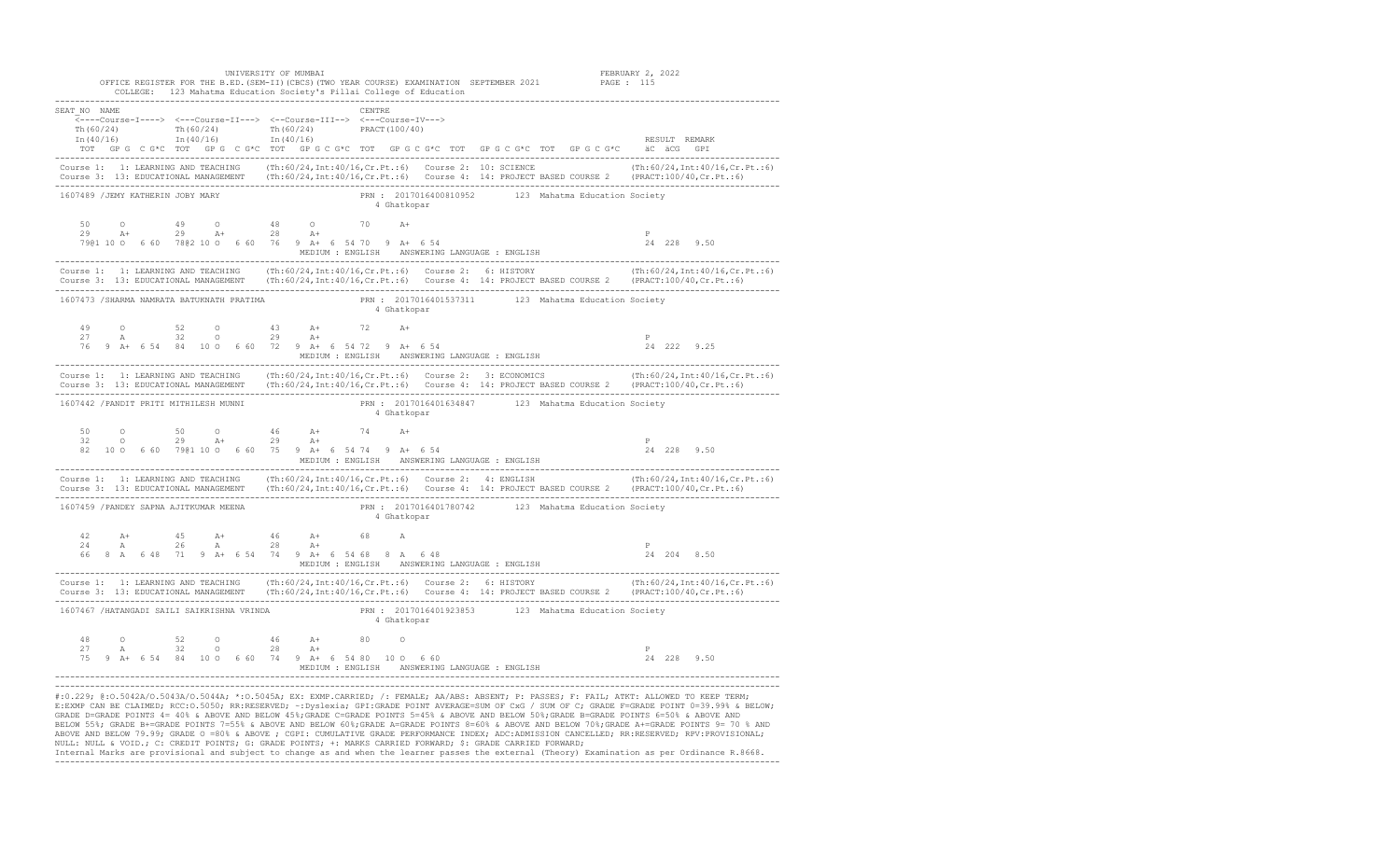|                                                                                                                                                                                                      | OFFICE REGISTER FOR THE B.ED. (SEM-II) (CBCS) (TWO YEAR COURSE) EXAMINATION SEPTEMBER 2021 PAGE : 116<br>COLLEGE: 123 Mahatma Education Society's Pillai College of Education                                                                                         |                             |
|------------------------------------------------------------------------------------------------------------------------------------------------------------------------------------------------------|-----------------------------------------------------------------------------------------------------------------------------------------------------------------------------------------------------------------------------------------------------------------------|-----------------------------|
| SEAT NO NAME                                                                                                                                                                                         | CENTRE<br><----Course-I----> <---Course-II---> <--Course-III--> <---Course-IV---><br>TOT GPG C G*C TOT GPG C G*C TOT GPG C G*C TOT GPG C G*C TOT GPG C G*C TOT GPG C G*C aC aCG GPI                                                                                   | RESULT REMARK               |
|                                                                                                                                                                                                      | Course 1: 1: LEARNING AND TEACHING (Th:60/24, Int:40/16, Cr. Pt.:6) Course 2: 8: MATHEMATICS (Th:60/24, Int:40/16, Cr. Pt.:6)<br>Course 3: 13: EDUCATIONAL MANAGEMENT (Th:60/24, Int:40/16, Cr. Pt.:6) Course 4: 14: PROJECT BASED COURSE 2 (PRACT:100/40, Cr. Pt.:6) |                             |
|                                                                                                                                                                                                      | 1607477 /DIANA ANTHONY PRABHAKAR EZHILARASI PRN : 2017016401996422 123 Mahatma Education Society<br>4 Ghatkopar                                                                                                                                                       |                             |
| 47<br>$A+$<br>41 A<br>$29 \qquad A+$<br>28 A+ 28 A+                                                                                                                                                  | 41 A 67 A                                                                                                                                                                                                                                                             | $_{\rm P}$<br>24 198 8.25   |
|                                                                                                                                                                                                      | Course 1: 1: LEARNING AND TEACHING (Th:60/24,Int:40/16,Cr.Pt.:6) Course 2: 8: MATHEMATICS (Th:60/24,Int:40/16,Cr.Pt.:6)<br>Course 3: 13: EDUCATIONAL MANAGEMENT (Th:60/24,Int:40/16,Cr.Pt.:6) Course 4: 14: PROJECT BASED COURSE                                      |                             |
|                                                                                                                                                                                                      | 1607487 /SALVIUS MARIA JESU RAJAN MARIA ADAIKKALAM PRN : 2017016401996437 123 Mahatma Education Society<br>4 Ghatkopar                                                                                                                                                |                             |
| 47<br>$A+$<br>29 A+ 27 A<br>29<br>$A+$                                                                                                                                                               | 42 A+ 42 A+ 52 B<br>76 9 A+ 6 54 71 9 A+ 6 54 69 8 A 6 48 52 6 B 6 36                                                                                                                                                                                                 | P<br>24 192 8.00            |
|                                                                                                                                                                                                      | Course 1: 1: LEARNING AND TEACHING (Th:60/24,Int:40/16,Cr.Pt.:6) Course 2: 8: MATHEMATICS (Th:60/24,Int:40/16,Cr.Pt.:6)<br>Course 3: 13: EDUCATIONAL MANAGEMENT (Th:60/24,Int:40/16,Cr.Pt.:6) Course 4: 14: PROJECT BASED COURSE                                      |                             |
| PRN: 2017016401996607 123 Mahatma Education Society<br>1607478 /ROSY PONRAJ MARIAMMAL<br>4 Ghatkopar                                                                                                 |                                                                                                                                                                                                                                                                       |                             |
| 42<br>37<br>A<br>$A+$<br>$28$ $A+$<br>27<br>A                                                                                                                                                        | 37 A<br>67 A<br>$29$ $A+$                                                                                                                                                                                                                                             | P                           |
|                                                                                                                                                                                                      | Course 1: 1: LEARNING AND TEACHING (Th:60/24,Int:40/16,Cr.Pt.:6) Course 2: 10: SCIENCE (Th:60/24,Int:40/16,Cr.Pt.:6)<br>Course 3: 13: EDUCATIONAL MANAGEMENT (Th:60/24,Int:40/16,Cr.Pt.:6) Course 4: 14: PROJECT BASED COURSE 2 (                                     |                             |
| 1607513 /SHELINA NAVAMANI ESTHER<br>PRN : 2017016401997197 123 Mahatma Education Society<br>4 Ghatkopar                                                                                              |                                                                                                                                                                                                                                                                       |                             |
| $\begin{array}{cccccccccccccc} 47 & & & {\rm A+} & & & 52 & & {\rm O} & & & 41 & & {\rm A} & & & 72 & & {\rm A+} \\ 24 & & & {\rm A} & & & 24 & & {\rm A} & & & 29 & & {\rm A+} & & & & \end{array}$ | 71 9 A+ 6 54 76 9 A+ 6 54 70 9 A+ 6 54 72 9 A+ 6 54                                                                                                                                                                                                                   | $\mathbb{P}$<br>24 216 9.00 |
|                                                                                                                                                                                                      | Course 1: 1: LEARNING AND TEACHING (Th:60/24,Int:40/16,Cr.Pt.:6) Course 2: 8: MATHEMATICS (Th:60/24,Int:40/16,Cr.Pt.:6)<br>Course 3: 13: EDUCATIONAL MANAGEMENT (Th:60/24,Int:40/16,Cr.Pt.:6) Course 4: 14: PROJECT BASED COURSE                                      |                             |
| PRN: 2017016401998703 123 Mahatma Education Society<br>1607484 /NADAR CHRISTY JEYARAJ CHANDRA<br>4 Ghatkopar                                                                                         |                                                                                                                                                                                                                                                                       |                             |
| 47<br>41<br>A<br>$A+$<br>27<br>$27$ A<br>A                                                                                                                                                           | 41 A<br>$\mathbb{A}$<br>$29$ $A+$<br>74 9 A+ 6 54 68 8 A 6 48 70 9 A+ 6 54 66 8 A 6 48<br>MEDIUM : ENGLISH ANSWERING LANGUAGE : ENGLISH                                                                                                                               | $\mathbb P$<br>24 204 8.50  |

#:0.229; @:O.5042A/O.5043A/O.5044A; \*:O.5045A; EX: EXMP.CARRIED; /: FEMALE; AA/ABS: ABSENT; P: PASSES; F: FAIL; ATKT: ALLOWED TO KEEP TERM; E:EXMP CAN BE CLAIMED; RCC:O.5050; RR:RESERVED; ~:Dyslexia; GPI:GRADE POINT AVERAGE=SUM OF CxG / SUM OF C; GRADE F=GRADE POINT 0=39.99% & BELOW; GRADE D=GRADE POINTS 4= 40% & ABOVE AND BELOW 45%;GRADE C=GRADE POINTS 5=45% & ABOVE AND BELOW 50%;GRADE B=GRADE POINTS 6=50% & ABOVE AND<br>BELOW 55%; GRADE B+=GRADE POINTS 7=55% & ABOVE AND BELOW 60%;GRADE A=GRADE POINTS 8= ABOVE AND BELOW 79.99; GRADE O =80% & ABOVE ; CGPI: CUMULATIVE GRADE PERFORMANCE INDEX; ADC:ADMISSION CANCELLED; RR:RESERVED; RPV:PROVISIONAL; NULL: NULL & VOID.; C: CREDIT POINTS; G: GRADE POINTS; +: MARKS CARRIED FORWARD; \$: GRADE CARRIED FORWARD;

-------------------------------------------------------------------------------------------------------------------------------------------------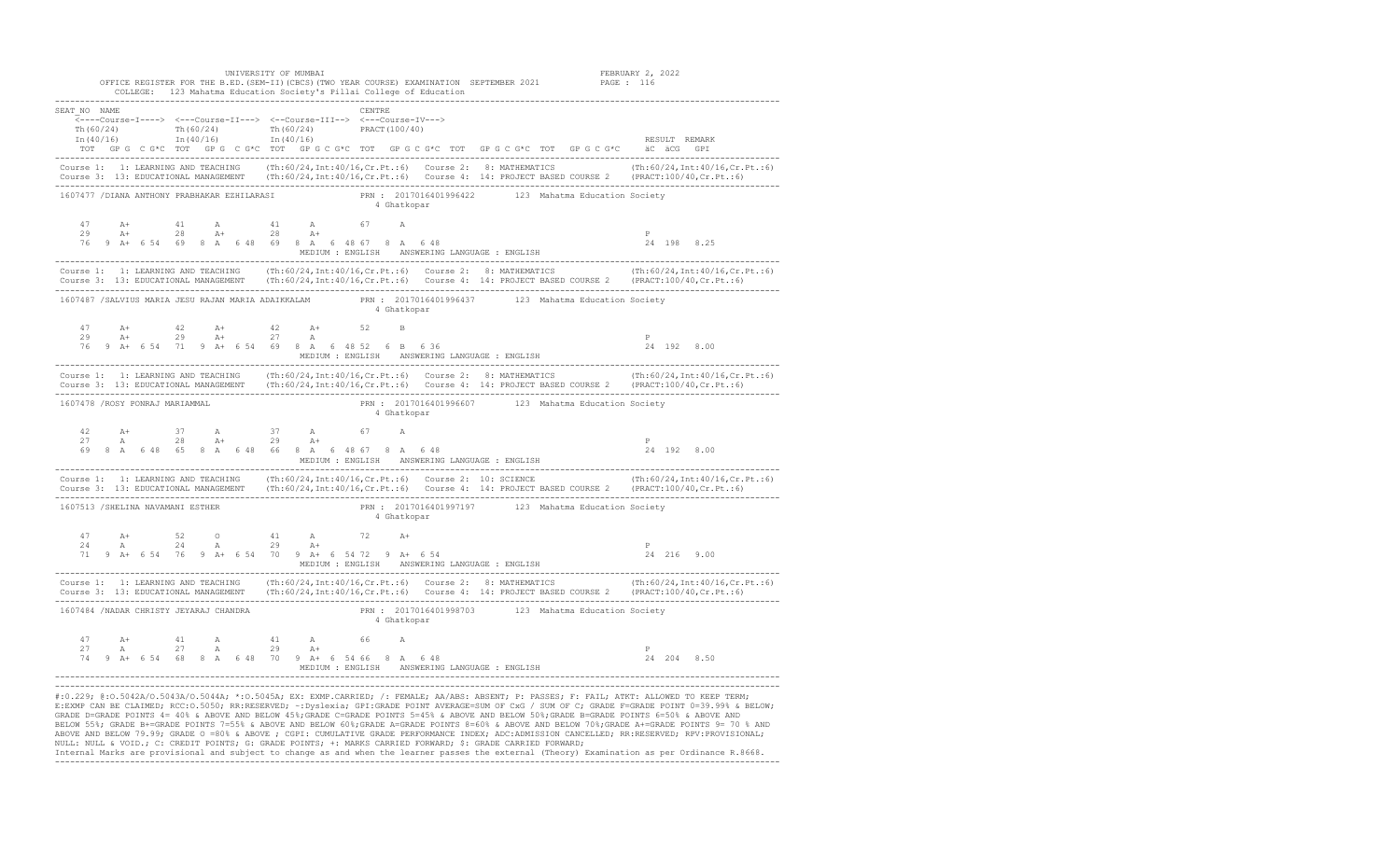|                                                                                                                               | OFFICE REGISTER FOR THE B.ED. (SEM-II) (CBCS) (TWO YEAR COURSE) EXAMINATION SEPTEMBER 2021 PAGE : 117<br>COLLEGE: 123 Mahatma Education Society's Pillai College of Education                                                                                         |                             |
|-------------------------------------------------------------------------------------------------------------------------------|-----------------------------------------------------------------------------------------------------------------------------------------------------------------------------------------------------------------------------------------------------------------------|-----------------------------|
| SEAT NO NAME<br><----Course-I----> <---Course-II---> <--Course-III--> <---Course-IV--->                                       | CENTRE<br>TOT GPG CG*C TOT GPG CG*C TOT GPG CG*C TOT GPG CG*C TOT GPG CG*C TOT GPG CG*C äC äCG GPI                                                                                                                                                                    | RESULT REMARK               |
|                                                                                                                               | Course 1: 1: LEARNING AND TEACHING (Th:60/24, Int:40/16, Cr. Pt.:6) Course 2: 8: MATHEMATICS (Th:60/24, Int:40/16, Cr. Pt.:6)<br>Course 3: 13: EDUCATIONAL MANAGEMENT (Th:60/24, Int:40/16, Cr. Pt.:6) Course 4: 14: PROJECT BASED COURSE 2 (PRACT:100/40, Cr. Pt.:6) |                             |
|                                                                                                                               | 1607486 /NADAR PRAMILA PERUMAL SAMUEL CHANDRALEKHA PRN: 2017016401999575 123 Mahatma Education Society<br>4 Ghatkopar                                                                                                                                                 |                             |
| $\circ$<br>48<br>41 A<br>$27$ A<br>29 A+ 29 A+                                                                                | 41 A 56 B+                                                                                                                                                                                                                                                            | $_{\rm P}$                  |
|                                                                                                                               | Course 1: 1: LEARNING AND TEACHING (Th:60/24,Int:40/16,Cr.Pt.:6) Course 2: 4: ENGLISH (Th:60/24,Int:40/16,Cr.Pt.:6)<br>Course 3: 13: EDUCATIONAL MANAGEMENT (Th:60/24,Int:40/16,Cr.Pt.:6) Course 4: 14: PROJECT BASED COURSE 2 (P                                     |                             |
|                                                                                                                               | 1607457 /DSOUZA SAMANTHA JUDITH MARTHA MARTHA PRN : 2017016402038243 123 Mahatma Education Society<br>4 Ghatkopar                                                                                                                                                     |                             |
| 47 A+ 48 0 43 A+ 74 A+<br>A 28 A+ 28 A+<br>24<br>71 9 A+ 6 54 76 9 A+ 6 54 71 9 A+ 6 54 74 9 A+ 6 54                          |                                                                                                                                                                                                                                                                       | P<br>24 216 9.00            |
|                                                                                                                               | Course 1: 1: LEARNING AND TEACHING (Th:60/24,Int:40/16,Cr.Pt.:6) Course 2: 4: ENGLISH (Th:60/24,Int:40/16,Cr.Pt.:6)<br>Course 3: 13: EDUCATIONAL MANAGEMENT (Th:60/24,Int:40/16,Cr.Pt.:6) Course 4: 14: PROJECT BASED COURSE 2 (P                                     |                             |
| 1607460 /REBEIRO CALLISTA ROYDEN COLLET PRN: 2017016402123507 123 Mahatma Education Society<br>4 Ghatkopar                    |                                                                                                                                                                                                                                                                       |                             |
| 47<br>$A+$<br>29<br>26 A 29 A+<br>$A+$                                                                                        | 48 0 45 A+ 69 A                                                                                                                                                                                                                                                       | P                           |
|                                                                                                                               | Course 1: 1: LEARNING AND TEACHING (Th:60/24,Int:40/16,Cr.Pt.:6) Course 2: 10: SCIENCE (Th:60/24,Int:40/16,Cr.Pt.:6)<br>Course 3: 13: EDUCATIONAL MANAGEMENT (Th:60/24,Int:40/16,Cr.Pt.:6) Course 4: 14: PROJECT BASED COURSE 2 (                                     |                             |
| 1607507 /RAJPAL KOMAL ANIL PRIYA<br>PRN : 2017016402182212 123 Mahatma Education Society<br>4 Ghatkopar                       |                                                                                                                                                                                                                                                                       |                             |
| 50 0 49 0 43 A+ 83 0<br>27 A 29 A+ 29 A+<br>77@3 10 0 6 60 78@2 10 0 6 60 72 9 A+ 6 54 83 10 0 6 60                           |                                                                                                                                                                                                                                                                       | $\mathbb{P}$<br>24 234 9.75 |
|                                                                                                                               | Course 1: 1: LEARNING AND TEACHING (Th:60/24,Int:40/16,Cr.Pt.:6) Course 2: 3: ECONOMICS (Th:60/24,Int:40/16,Cr<br>Course 3: 13: EDUCATIONAL MANAGEMENT (Th:60/24,Int:40/16,Cr.Pt.:6) Course 4: 14: PROJECT BASED COURSE 2 (PRACT:                                     |                             |
| 1607439 /KHANNA ANJALI VINOD GEETA                                                                                            | PRN: 2017016402190045 123 Mahatma Education Society<br>4 Ghatkopar                                                                                                                                                                                                    |                             |
| $49$ 0 $46$ $4+$<br>32 0 28 $A+$<br>52<br>$\circ$<br>27<br>$A \sim 1$<br>7901 10 0 6 60 81 10 0 6 60 74 9 A+ 6 54 54 6 B 6 36 | 54 6<br>B<br>MEDIUM : ENGLISH ANSWERING LANGUAGE : ENGLISH                                                                                                                                                                                                            | $\, {\bf P}$<br>24 210 8.75 |

#:0.229; @:O.5042A/O.5043A/O.5044A; \*:O.5045A; EX: EXMP.CARRIED; /: FEMALE; AA/ABS: ABSENT; P: PASSES; F: FAIL; ATKT: ALLOWED TO KEEP TERM; E:EXMP CAN BE CLAIMED; RCC:O.5050; RR:RESERVED; ~:Dyslexia; GPI:GRADE POINT AVERAGE=SUM OF CxG / SUM OF C; GRADE F=GRADE POINT 0=39.99% & BELOW; GRADE D=GRADE POINTS 4= 40% & ABOVE AND BELOW 45%;GRADE C=GRADE POINTS 5=45% & ABOVE AND BELOW 50%;GRADE B=GRADE POINTS 6=50% & ABOVE AND<br>BELOW 55%; GRADE B+=GRADE POINTS 7=55% & ABOVE AND BELOW 60%;GRADE A=GRADE POINTS 8= ABOVE AND BELOW 79.99; GRADE O =80% & ABOVE ; CGPI: CUMULATIVE GRADE PERFORMANCE INDEX; ADC:ADMISSION CANCELLED; RR:RESERVED; RPV:PROVISIONAL; NULL: NULL & VOID.; C: CREDIT POINTS; G: GRADE POINTS; +: MARKS CARRIED FORWARD; \$: GRADE CARRIED FORWARD;

-------------------------------------------------------------------------------------------------------------------------------------------------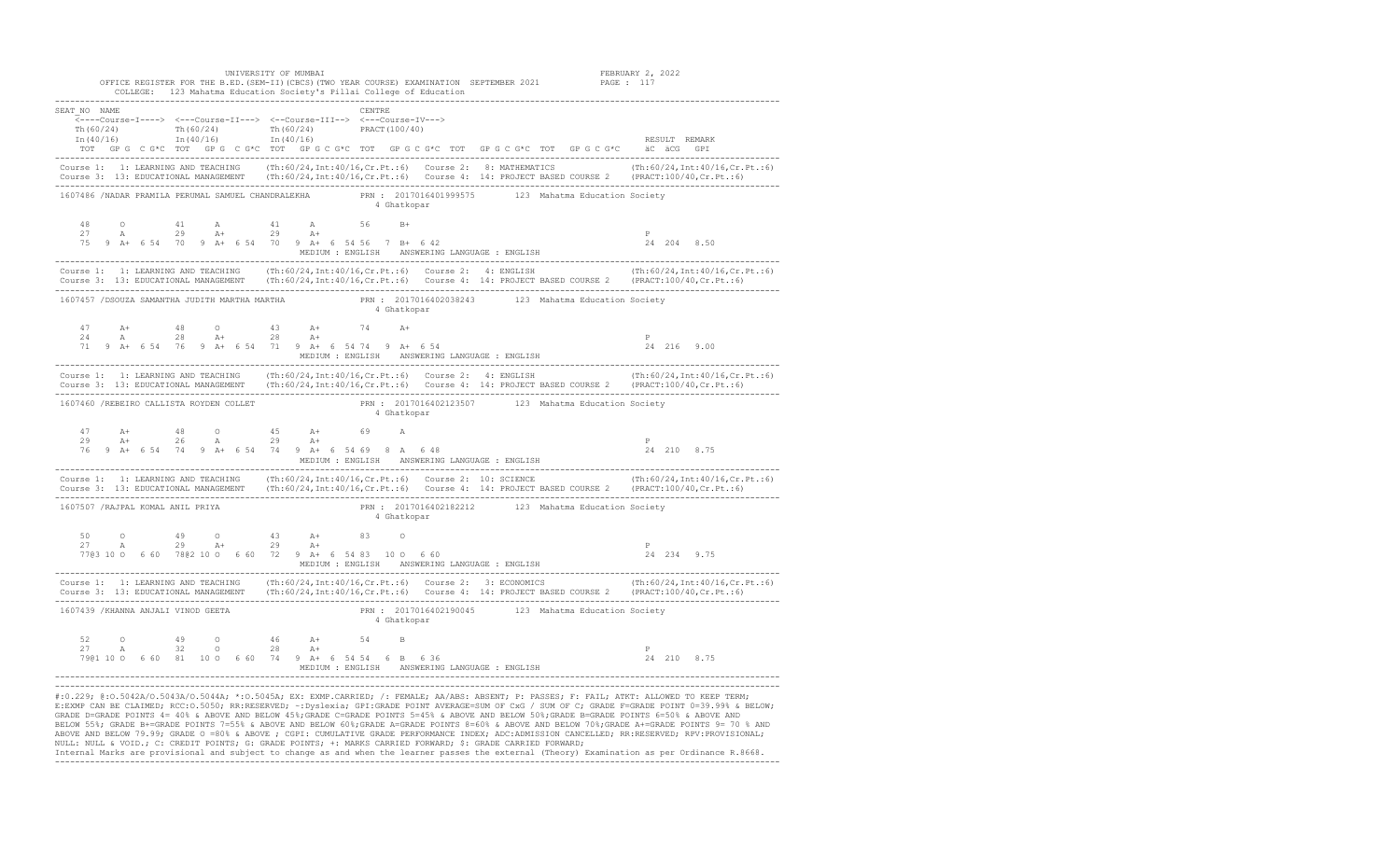|                                                                                                                                                                                                                                                               | OFFICE REGISTER FOR THE B.ED. (SEM-II) (CBCS) (TWO YEAR COURSE) EXAMINATION SEPTEMBER 2021 PAGE : 118<br>COLLEGE: 123 Mahatma Education Society's Pillai College of Education                                                                                     |                             |  |
|---------------------------------------------------------------------------------------------------------------------------------------------------------------------------------------------------------------------------------------------------------------|-------------------------------------------------------------------------------------------------------------------------------------------------------------------------------------------------------------------------------------------------------------------|-----------------------------|--|
| SEAT NO NAME<br><----Course-I----> <---Course-II---> <--Course-III--> <---Course-IV--->                                                                                                                                                                       | CENTRE<br>TOT GPG C G*C TOT GPG C G*C TOT GPG C G*C TOT GPG C G*C TOT GPG C G*C TOT GPG C G*C aC aCG GPI                                                                                                                                                          | RESULT REMARK               |  |
|                                                                                                                                                                                                                                                               | Course 1: 1: LEARNING AND TEACHING (Th:60/24, Int:40/16, Cr. Pt.:6) Course 2: 6: HISTORY (Th:60/24, Int:40/16, Cr. Pt.:6)<br>Course 3: 13: EDUCATIONAL MANAGEMENT (Th:60/24, Int:40/16, Cr. Pt.:6) Course 4: 14: PROJECT BASED COURSE 2 (PRACT:100/40, Cr. Pt.:6) |                             |  |
| 1607470 / SAHANA SUNDERRAMAN SARATHA                                                                                                                                                                                                                          | PRN: 2018016402569097 123 Mahatma Education Society<br>4 Ghatkopar                                                                                                                                                                                                |                             |  |
| 0 51 0 47 A+ 73 A+<br>48<br>24<br>A 32 0                                                                                                                                                                                                                      | 28 A+                                                                                                                                                                                                                                                             | $\mathbb{P}$                |  |
|                                                                                                                                                                                                                                                               | Course 1: 1: LEARNING AND TEACHING (Th:60/24,Int:40/16,Cr.Pt.:6) Course 2: 4: ENGLISH (Th:60/24,Int:40/16,Cr.Pt.:6)<br>Course 3: 13: EDUCATIONAL MANAGEMENT (Th:60/24,Int:40/16,Cr.Pt.:6) Course 4: 14: PROJECT BASED COURSE 2 (P                                 |                             |  |
|                                                                                                                                                                                                                                                               | 1607416 /DSOUZA SYMONA JANICE JOSEPH SANGEETA SANGEETA PRN : 2019016402406704 123 Mahatma Education Society<br>4 Ghatkopar                                                                                                                                        |                             |  |
| $\begin{array}{cccccccccccccc} 42 & & {\bf A}+ & & & 50 & & {\bf O} & & & 46 & & {\bf A}+ & & & 81 & & {\bf O}\\ 27 & & {\bf A} & & & 28 & & {\bf A}+ & & 32 & & {\bf O} & & & & & & & \end{array}$<br>69 8 A 6 48 78@2 10 O 6 60 78@2 10 O 6 60 81 10 O 6 60 |                                                                                                                                                                                                                                                                   | P<br>24 228 9.50            |  |
|                                                                                                                                                                                                                                                               | Course 1: 1: LEARNING AND TEACHING (Th:60/24,Int:40/16,Cr.Pt.:6) Course 2: 3: ECONOMICS (Th:60/24,Int:40/16,Cr.Pt.:6)<br>Course 3: 13: EDUCATIONAL MANAGEMENT (Th:60/24,Int:40/16,Cr.Pt.:6) Course 4: 14: PROJECT BASED COURSE 2                                  |                             |  |
| 1607415 /JAWANI KAVITA PRABHUDAS MEENA MEENA (PRN : 2020016402247461 123 Mahatma Education Society<br>4 Ghatkopar                                                                                                                                             |                                                                                                                                                                                                                                                                   |                             |  |
| $\overline{O}$ and $\overline{O}$ and $\overline{O}$<br>49<br>$\circ$<br>50<br>$32 \t 0 \t 29 \t A+$                                                                                                                                                          | 44 $A+$ 58 $B+$<br>32 0                                                                                                                                                                                                                                           | P                           |  |
|                                                                                                                                                                                                                                                               | Course 1: 1: LEARNING AND TEACHING (Th:60/24,Int:40/16,Cr.Pt.:6) Course 2: 3: ECONOMICS (Th:60/24,Int:40/16,Cr.Pt.:6)<br>Course 3: 13: EDUCATIONAL MANAGEMENT (Th:60/24,Int:40/16,Cr.Pt.:6) Course 4: 14: PROJECT BASED COURSE 2                                  |                             |  |
| 1607434 / CHANDRANI ROY SARKAR SUNANDA<br>PRN : 2020016402247476 123 Mahatma Education Society<br>4 Ghatkopar                                                                                                                                                 |                                                                                                                                                                                                                                                                   |                             |  |
| 0 50 0 45 A+ 69 A<br>A+ 33 0 28 A+<br>50                                                                                                                                                                                                                      | 7901100 660 83 100 660 73 9 A+ 6 54 69 8 A 6 48                                                                                                                                                                                                                   | $\mathbb{P}$<br>24 222 9.25 |  |
|                                                                                                                                                                                                                                                               | Course 1: 1: LEARNING AND TEACHING (Th:60/24,Int:40/16,Cr.Pt.:6) Course 2: 6: HISTORY (Th:60/24,Int:40/16,Cr.Pt<br>Course 3: 13: EDUCATIONAL MANAGEMENT (Th:60/24,Int:40/16,Cr.Pt.:6) Course 4: 14: PROJECT BASED COURSE 2 (PRACT                                 |                             |  |
|                                                                                                                                                                                                                                                               | 1607417 / BALJEET KAUR TALWAR HARBANS KAUR <b>FRANGERY SERIC 2020016402247484</b> 123 Mahatma Education Society<br>4 Ghatkopar                                                                                                                                    |                             |  |
| 4.5<br>46<br>$A+$<br>$A +$<br>25 A 26 A<br>24<br>A<br>69 8 A 6 48 71 9 A+ 6 54 67 8 A 6 48 55 7 B+ 6 42                                                                                                                                                       | 41 A 55<br>$B+$<br>MEDIUM : ENGLISH ANSWERING LANGUAGE : ENGLISH                                                                                                                                                                                                  | $\, {\bf P}$<br>24 192 8.00 |  |

#:0.229; @:O.5042A/O.5043A/O.5044A; \*:O.5045A; EX: EXMP.CARRIED; /: FEMALE; AA/ABS: ABSENT; P: PASSES; F: FAIL; ATKT: ALLOWED TO KEEP TERM; E:EXMP CAN BE CLAIMED; RCC:O.5050; RR:RESERVED; ~:Dyslexia; GPI:GRADE POINT AVERAGE=SUM OF CxG / SUM OF C; GRADE F=GRADE POINT 0=39.99% & BELOW; GRADE D=GRADE POINTS 4= 40% & ABOVE AND BELOW 45%;GRADE C=GRADE POINTS 5=45% & ABOVE AND BELOW 50%;GRADE B=GRADE POINTS 6=50% & ABOVE AND<br>BELOW 55%; GRADE B+=GRADE POINTS 7=55% & ABOVE AND BELOW 60%;GRADE A=GRADE POINTS 8= ABOVE AND BELOW 79.99; GRADE O =80% & ABOVE ; CGPI: CUMULATIVE GRADE PERFORMANCE INDEX; ADC:ADMISSION CANCELLED; RR:RESERVED; RPV:PROVISIONAL; NULL: NULL & VOID.; C: CREDIT POINTS; G: GRADE POINTS; +: MARKS CARRIED FORWARD; \$: GRADE CARRIED FORWARD;

-------------------------------------------------------------------------------------------------------------------------------------------------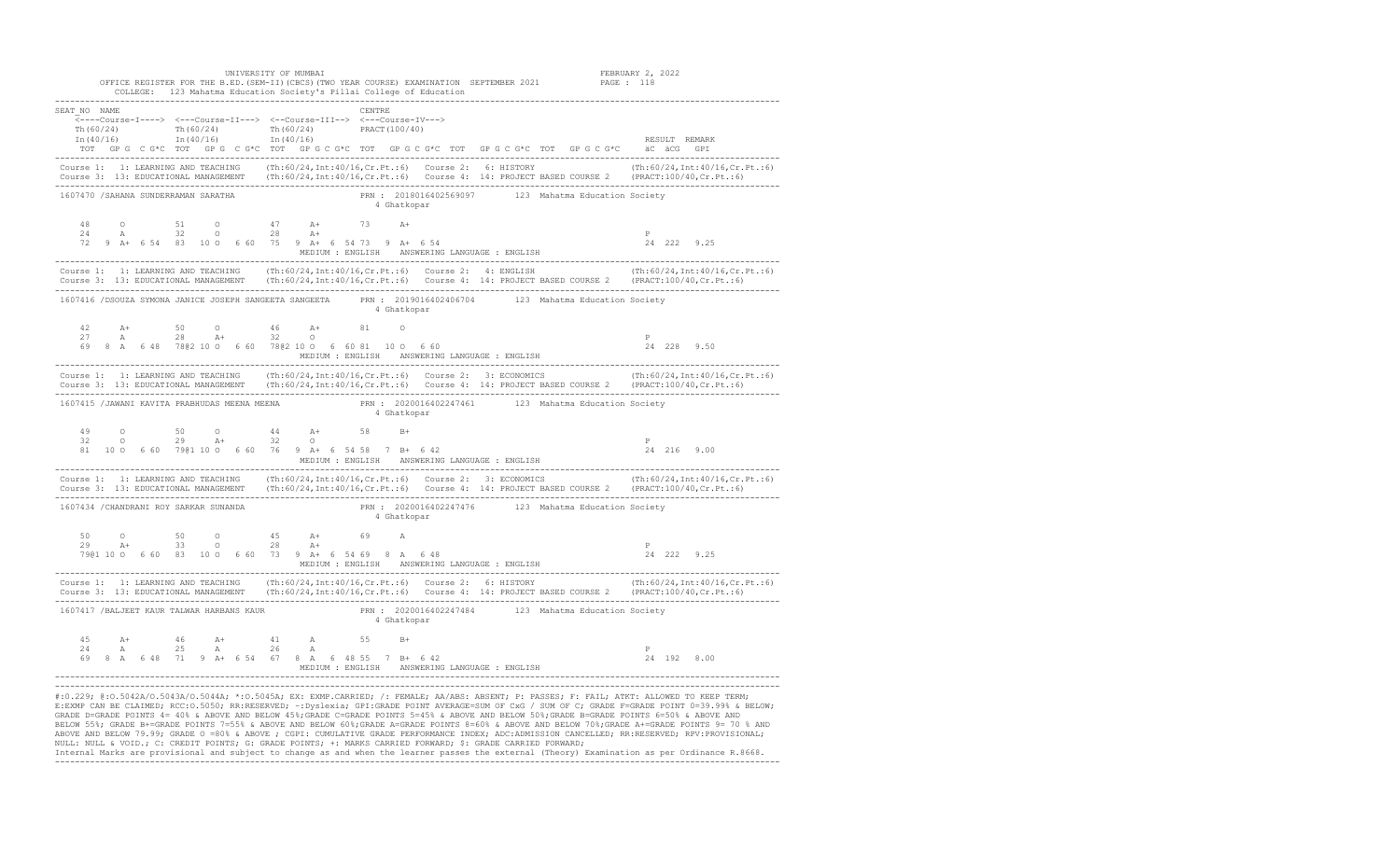|                                                                                                                                                                                  | OFFICE REGISTER FOR THE B.ED. (SEM-II) (CBCS) (TWO YEAR COURSE) EXAMINATION SEPTEMBER 2021 PAGE : 119<br>COLLEGE: 123 Mahatma Education Society's Pillai College of Education                                                                                                                                                                                                                                     |                             |  |
|----------------------------------------------------------------------------------------------------------------------------------------------------------------------------------|-------------------------------------------------------------------------------------------------------------------------------------------------------------------------------------------------------------------------------------------------------------------------------------------------------------------------------------------------------------------------------------------------------------------|-----------------------------|--|
| SEAT NO NAME<br>$\overline{\langle}\text{---Course-I--->}$ $\langle-\text{--Course-II---}\rangle$ $\langle-\text{--Course-III---}\rangle$ $\langle-\text{--Course-IV---}\rangle$ | CENTRE<br>TOT GPG CG*C TOT GPG CG*C TOT GPGCG*C TOT GPGCG*C TOT GPGCG*C TOT GPGCG*C äC äCG GPI                                                                                                                                                                                                                                                                                                                    | RESULT REMARK               |  |
|                                                                                                                                                                                  | Course 1: 1: LEARNING AND TEACHING (Th: 60/24, Int: 40/16, Cr. Pt.: 6) Course 2: 10: SCIENCE (Th: 60/24, Int: 40/16, Cr. Pt.: 6)                                                                                                                                                                                                                                                                                  |                             |  |
|                                                                                                                                                                                  | 1607504 /NATASHA RAVICHANDAR PALANISWAMY PRAMILA PALANISWAM PRN : 2020016402247492 123 Mahatma Education Society<br>4 Ghatkopar                                                                                                                                                                                                                                                                                   |                             |  |
| 48<br>$\circ$<br>49<br>$\circ$<br>$29$ $A+$<br>$29 \qquad A+$<br>77@3 10 0 6 60 78@2 10 0 6 60 70 9 A+ 6 54 64 8 A 6 48                                                          | 43<br>$A+$<br>64 A<br>27 A                                                                                                                                                                                                                                                                                                                                                                                        | $\mathbb{P}$<br>24 222 9.25 |  |
|                                                                                                                                                                                  | Course 1: 1: LEARNING AND TEACHING (Th:60/24,Int:40/16,Cr.Pt.:6) Course 2: 10: SCIENCE (Th:60/24,Int:40/16,Cr.Pt.:6)<br>Course 3: 13: EDUCATIONAL MANAGEMENT (Th:60/24,Int:40/16,Cr.Pt.:6) Course 4: 14: PROJECT BASED COURSE 2 (                                                                                                                                                                                 |                             |  |
| ------------<br>1607492 /AMITA KUNJAN BORIA DINA MUKESH ASHRA                                                                                                                    | PRN : 2020016402247503 123 Mahatma Education Society<br>4 Ghatkopar                                                                                                                                                                                                                                                                                                                                               |                             |  |
| 51<br>$\Omega$<br>A 27 A 30 A+<br>27 —<br>78@2 10 0 6 60 79@1 10 0 6 60 74 9 A+ 6 54 69 8 A 6 48                                                                                 | 52 0 44 A+ 69 A                                                                                                                                                                                                                                                                                                                                                                                                   | $\mathbb{P}$<br>24 222 9.25 |  |
|                                                                                                                                                                                  | Course 1: 1: LEARNING AND TEACHING (Th:60/24, Int:40/16, Cr. Pt.:6) Course 2: 8: MATHEMATICS (Th:60/24, Int:40/16, Cr. Pt.:6)<br>Course 1: 13: EDUCATIONAL MANAGEMENT (Th:60/24,Int:40/16,Cr.Pt.:6) Course 4: 14: PROJECT BASED COURSE 2 (PRACT:100/40,Cr.Pt.:6)                                                                                                                                                  |                             |  |
| 1607481 /MAMATA TEJPAL JAIN KAMLADEVI                                                                                                                                            | PRN : 2020016402247511 123 Mahatma Education Society<br>4 Ghatkopar                                                                                                                                                                                                                                                                                                                                               |                             |  |
| $\circ$ $\circ$<br>$\overline{O}$ and $\overline{O}$ and $\overline{O}$<br>48<br>48<br>$30 \overline{A}$ +<br>29 A+<br>77@3 10 0 6 60 78@2 10 0 6 60 77 9 A+ 6 54 73 9 A+ 6 54   | 48 0 73 A+<br>$29$ $A+$                                                                                                                                                                                                                                                                                                                                                                                           | $_{\rm P}$<br>24 228 9.50   |  |
|                                                                                                                                                                                  | $\texttt{Course 1: LEARNING AND TEACHING} \hspace{1.5cm} (\texttt{Th:60/24, Int:40/16, Cr.Ft.:6}) \hspace{1.5cm} \texttt{Course 2: } 3: ECONOMICS \hspace{1.5cm} (\texttt{Th:60/24, Int:40/16, Cr.Ft.:6}) \hspace{1.5cm} (\texttt{Course 3: } 13: EDCATIONAL MANASEMENT \hspace{1.5cm} (\texttt{Th:60/24, Int:40/16, Cr.Ft.:6}) \hspace{1.5cm} (\texttt{Course 4: } 14: PROJECT BASED COURSE 2 \hspace{1.5cm} (\$ |                             |  |
| 1607435 /RASHI LAKHOTIA SANTOSH LAKHOTIA<br>PRN : 2020016402247526 123 Mahatma Education Society<br>4 Ghatkopar                                                                  |                                                                                                                                                                                                                                                                                                                                                                                                                   |                             |  |
| A+ 48 0 44 A+ 61 A<br>A 26 A 26 A<br>47<br>24                                                                                                                                    | 71 9 A+ 6 54 74 9 A+ 6 54 70 9 A+ 6 54 61 8 A 6 48<br>MEDIUM : ENGLISH ANSWERING LANGUAGE : ENGLISH                                                                                                                                                                                                                                                                                                               | P<br>24 210 8.75            |  |
|                                                                                                                                                                                  | Course 1: 1: LEARNING AND TEACHING (Th:60/24,Int:40/16,Cr.Pt.:6) Course 2: 10: SCIENCE (Th:60/24,Int:40/16,Cr.Pt.:6)<br>Course 3: 13: EDUCATIONAL MANAGEMENT (Th:60/24,Int:40/16,Cr.Pt.:6) Course 4: 14: PROJECT BASED COURSE 2 (                                                                                                                                                                                 |                             |  |
| 1607501 / PAGARIA KAJUL KAILASH MEENA                                                                                                                                            | PRN : 2020016402247534 123 Mahatma Education Society<br>4 Ghatkopar                                                                                                                                                                                                                                                                                                                                               |                             |  |
| 50<br>$\Omega$<br>48<br>$\Omega$<br>$24$ A $29$ A+<br>24<br>A<br>74 9 A+ 6 54 72 9 A+ 6 54 74 9 A+ 6 54 60 8 A 6 48                                                              | $45$ $A+$<br>60<br>$\overline{A}$<br>MEDIUM : ENGLISH ANSWERING LANGUAGE : ENGLISH                                                                                                                                                                                                                                                                                                                                | $\mathbb{P}$<br>24 210 8.75 |  |

#:0.229; @:O.5042A/O.5043A/O.5044A; \*:O.5045A; EX: EXMP.CARRIED; /: FEMALE; AA/ABS: ABSENT; P: PASSES; F: FAIL; ATKT: ALLOWED TO KEEP TERM; E:EXMP CAN BE CLAIMED; RCC:O.5050; RR:RESERVED; ~:Dyslexia; GPI:GRADE POINT AVERAGE=SUM OF CxG / SUM OF C; GRADE F=GRADE POINT 0=39.99% & BELOW; GRADE D=GRADE POINTS 4= 40% & ABOVE AND BELOW 45%;GRADE C=GRADE POINTS 5=45% & ABOVE AND BELOW 50%;GRADE B=GRADE POINTS 6=50% & ABOVE AND<br>BELOW 55%; GRADE B+=GRADE POINTS 7=55% & ABOVE AND BELOW 60%;GRADE A=GRADE POINTS 8= ABOVE AND BELOW 79.99; GRADE O =80% & ABOVE ; CGPI: CUMULATIVE GRADE PERFORMANCE INDEX; ADC:ADMISSION CANCELLED; RR:RESERVED; RPV:PROVISIONAL; NULL: NULL & VOID.; C: CREDIT POINTS; G: GRADE POINTS; +: MARKS CARRIED FORWARD; \$: GRADE CARRIED FORWARD;

-------------------------------------------------------------------------------------------------------------------------------------------------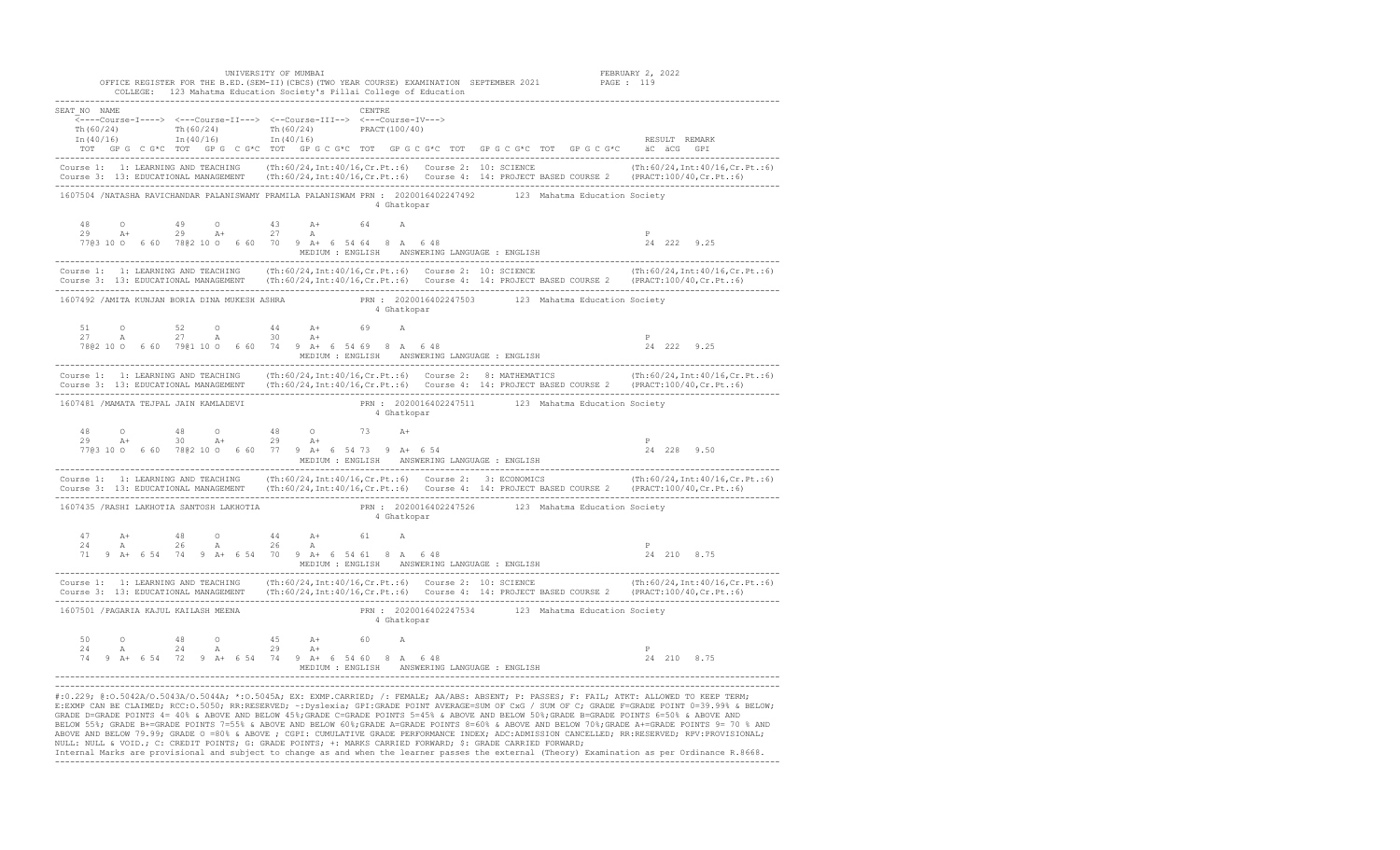|                                                                                                                              | OFFICE REGISTER FOR THE B.ED. (SEM-II) (CBCS) (TWO YEAR COURSE) EXAMINATION SEPTEMBER 2021 PAGE : 120<br>COLLEGE: 123 Mahatma Education Society's Pillai College of Education                                                                                                                                                                                                                   |                             |
|------------------------------------------------------------------------------------------------------------------------------|-------------------------------------------------------------------------------------------------------------------------------------------------------------------------------------------------------------------------------------------------------------------------------------------------------------------------------------------------------------------------------------------------|-----------------------------|
| SEAT NO NAME<br><----Course-I----> <---Course-II---> <--Course-III--> <---Course-IV--->                                      | CENTRE<br>TOT GPG C G*C TOT GPG C G*C TOT GPG C G*C TOT GPG C G*C TOT GPG C G*C TOT GPG C G*C aC aCG GPI                                                                                                                                                                                                                                                                                        | RESULT REMARK               |
|                                                                                                                              | Course 1: 1: LEARNING AND TEACHING (Th:60/24, Int:40/16, Cr. Pt.:6) Course 2: 10: SCIENCE (Th:60/24, Int:40/16, Cr. Pt.:6)<br>Course 3: 13: EDUCATIONAL MANAGEMENT (Th:60/24, Int:40/16, Cr. Pt.:6) Course 4: 14: PROJECT BASED COURSE 2 (PRACT:100/40, Cr. Pt.:6)                                                                                                                              |                             |
| 1607508 / BHAKTI GUNESH SAWANT HARSHADA                                                                                      | PRN: 2020016402247542 123 Mahatma Education Society<br>4 Ghatkopar                                                                                                                                                                                                                                                                                                                              |                             |
| $\circ$<br>$53$ 0<br>50<br>32<br>32 0<br>$\overline{O}$                                                                      | $46$ $A+$ $72$ $A+$<br>$30 \overline{A}$ +                                                                                                                                                                                                                                                                                                                                                      | $_{\rm P}$<br>24 228 9.50   |
|                                                                                                                              | Course 1: 1: LEARNING AND TEACHING (Th:60/24,Int:40/16,Cr.Pt.:6) Course 2: 8: MATHEMATICS (Th:60/24,Int:40/16,Cr.Pt.:6)<br>Course 3: 13: EDUCATIONAL MANAGEMENT (Th:60/24,Int:40/16,Cr.Pt.:6) Course 4: 14: PROJECT BASED COURSE                                                                                                                                                                |                             |
| 1607480 / PREETI SANJAY DARVESHI SASWATI                                                                                     | PRN : 2020016402247557 123 Mahatma Education Society<br>4 Ghatkopar                                                                                                                                                                                                                                                                                                                             |                             |
| 48<br>$\Omega$<br>$29 \qquad A+$<br>$29$ $A+$<br>77@3 10 O 6 60 75 9 A+ 6 54 75 9 A+ 6 54 74 9 A+ 6 54                       | 46 $A+$ 46 $A+$ 74 $A+$<br>$29$ $A+$                                                                                                                                                                                                                                                                                                                                                            | P<br>24 222 9.25            |
|                                                                                                                              | Course 1: 1: LEARNING AND TEACHING (Th:60/24,Int:40/16,Cr.Pt.:6) Course 2: 10: SCIENCE (Th:60/24,Int:40/16,Cr.Pt.:6)<br>Course 3: 13: EDUCATIONAL MANAGEMENT (Th:60/24,Int:40/16,Cr.Pt.:6) Course 4: 14: PROJECT BASED COURSE 2 (                                                                                                                                                               |                             |
| PRN : 2020016402247565 123 Mahatma Education Society<br>1607502 / POOJA PAL GEETA<br>4 Ghatkopar                             |                                                                                                                                                                                                                                                                                                                                                                                                 |                             |
| $\overline{O}$ and $\overline{O}$ and $\overline{O}$ and $\overline{O}$<br>48<br>$\circ$<br>50<br>A 24 A<br>24               | $47$ A+<br>53 B<br>$28$ $A+$<br>72 9 A+ 6 54 74 9 A+ 6 54 75 9 A+ 6 54 53 6 B 6 36<br>$\frac{1}{2}$ . $\frac{1}{2}$ . $\frac{1}{2}$ . $\frac{1}{2}$ . $\frac{1}{2}$ . $\frac{1}{2}$ . $\frac{1}{2}$ . $\frac{1}{2}$ . $\frac{1}{2}$ . $\frac{1}{2}$ . $\frac{1}{2}$ . $\frac{1}{2}$ . $\frac{1}{2}$ . $\frac{1}{2}$ . $\frac{1}{2}$ . $\frac{1}{2}$ . $\frac{1}{2}$ . $\frac{1}{2}$ . $\frac{1$ | P<br>24 198 8.25            |
|                                                                                                                              | Course 1: 1: LEARNING AND TEACHING (Th:60/24,Int:40/16,Cr.Pt.:6) Course 2: 10: SCIENCE (Th:60/24,Int:40/16,Cr.Pt.:6)<br>Course 3: 13: EDUCATIONAL MANAGEMENT (Th:60/24,Int:40/16,Cr.Pt.:6) Course 4: 14: PROJECT BASED COURSE 2 (                                                                                                                                                               |                             |
| 1607506 /MALKANI BHARTI FATANDAS SAVITRI<br>PRN : 2020016402247573 123 Mahatma Education Society<br>4 Ghatkopar              |                                                                                                                                                                                                                                                                                                                                                                                                 |                             |
| 48<br>$\Omega$<br>29<br>$A+$                                                                                                 | $\begin{array}{cccccccccc} 49 & & \text{O} & & & 41 & & \text{A} & & & 74 & & \text{A+} \\ 27 & & \text{A} & & & 27 & & \text{A} & & & & \end{array}$<br>77@3 10 O 6 60 76 9 A+ 6 54 68 8 A 6 48 74 9 A+ 6 54                                                                                                                                                                                   | $\mathbb{P}$<br>24 216 9.00 |
|                                                                                                                              | Course 1: 1: LEARNING AND TEACHING (Th:60/24,Int:40/16,Cr.Pt.:6) Course 2: 2: COMMERCE (Th:60/24,Int:40/16,Cr<br>Course 3: 13: EDUCATIONAL MANAGEMENT (Th:60/24,Int:40/16,Cr.Pt.:6) Course 4: 14: PROJECT BASED COURSE 2 (PRACT:1                                                                                                                                                               |                             |
| 1607422 / SUDHA DILIP GUPTA MADHURI                                                                                          | PRN: 2020016402247581 123 Mahatma Education Society<br>4 Ghatkopar                                                                                                                                                                                                                                                                                                                              |                             |
| 47<br>48<br>$\circ$ $\circ$<br>$A +$<br>27 A 26 A<br>27<br>$A$ and $A$<br>74 9 A+ 6 54 75 9 A+ 6 54 69 8 A 6 48 70 9 A+ 6 54 | 43 A+<br>70 —<br>$A+$<br>MEDIUM : ENGLISH ANSWERING LANGUAGE : ENGLISH                                                                                                                                                                                                                                                                                                                          | $\, {\bf P}$<br>24 210 8.75 |

#:0.229; @:O.5042A/O.5043A/O.5044A; \*:O.5045A; EX: EXMP.CARRIED; /: FEMALE; AA/ABS: ABSENT; P: PASSES; F: FAIL; ATKT: ALLOWED TO KEEP TERM; E:EXMP CAN BE CLAIMED; RCC:O.5050; RR:RESERVED; ~:Dyslexia; GPI:GRADE POINT AVERAGE=SUM OF CxG / SUM OF C; GRADE F=GRADE POINT 0=39.99% & BELOW; GRADE D=GRADE POINTS 4= 40% & ABOVE AND BELOW 45%;GRADE C=GRADE POINTS 5=45% & ABOVE AND BELOW 50%;GRADE B=GRADE POINTS 6=50% & ABOVE AND<br>BELOW 55%; GRADE B+=GRADE POINTS 7=55% & ABOVE AND BELOW 60%;GRADE A=GRADE POINTS 8= ABOVE AND BELOW 79.99; GRADE O =80% & ABOVE ; CGPI: CUMULATIVE GRADE PERFORMANCE INDEX; ADC:ADMISSION CANCELLED; RR:RESERVED; RPV:PROVISIONAL; NULL: NULL & VOID.; C: CREDIT POINTS; G: GRADE POINTS; +: MARKS CARRIED FORWARD; \$: GRADE CARRIED FORWARD;

-------------------------------------------------------------------------------------------------------------------------------------------------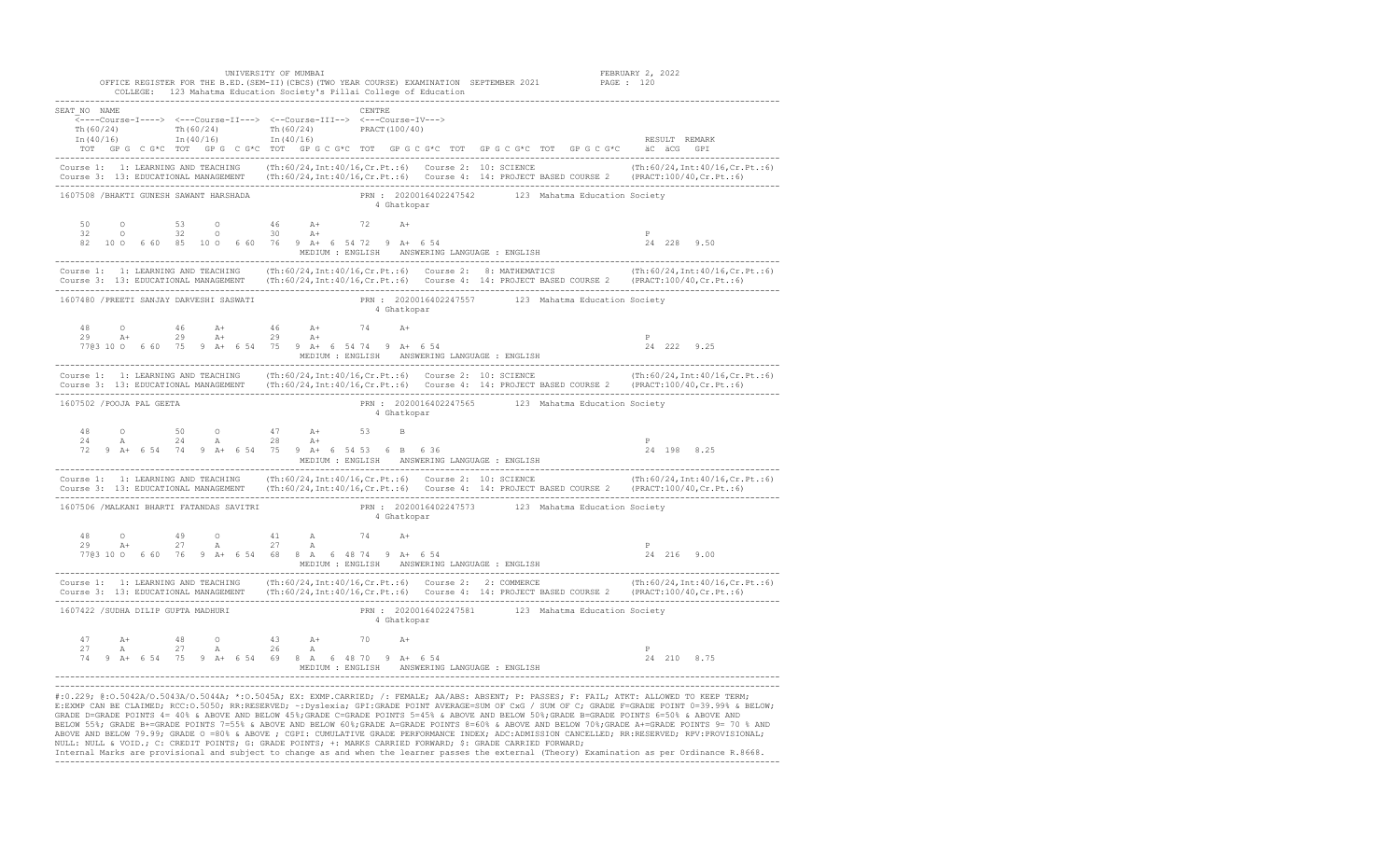|                                                                                                                                                                                                                                                                                                      | OFFICE REGISTER FOR THE B.ED. (SEM-II) (CBCS) (TWO YEAR COURSE) EXAMINATION SEPTEMBER 2021 PAGE : 121<br>COLLEGE: 123 Mahatma Education Society's Pillai College of Education                                                                                                                                        |                             |
|------------------------------------------------------------------------------------------------------------------------------------------------------------------------------------------------------------------------------------------------------------------------------------------------------|----------------------------------------------------------------------------------------------------------------------------------------------------------------------------------------------------------------------------------------------------------------------------------------------------------------------|-----------------------------|
| SEAT NO NAME<br><----Course-I----> <---Course-II---> <--Course-III--> <---Course-IV--->                                                                                                                                                                                                              | CENTRE<br>TOT GPG C G*C TOT GPG C G*C TOT GPG C G*C TOT GPG C G*C TOT GPG C G*C TOT GPG C G*C aC aCG GPI                                                                                                                                                                                                             | RESULT REMARK               |
|                                                                                                                                                                                                                                                                                                      | Course 1: 1: LEARNING AND TEACHING (Th:60/24, Int:40/16, Cr. Pt.:6) Course 2: 4: ENGLISH (Th:60/24, Int:40/16, Cr. Pt.:6)<br>Course 3: 13: EDUCATIONAL MANAGEMENT (Th:60/24, Int:40/16, Cr. Pt.:6) Course 4: 14: PROJECT BASED COURSE 2 (PRACT:100/40, Cr. Pt.:6)                                                    |                             |
| 1607449 /TAIFA RAHILA BANO FARHA                                                                                                                                                                                                                                                                     | PRN: 2020016402247596 123 Mahatma Education Society<br>4 Ghatkopar                                                                                                                                                                                                                                                   |                             |
| 42<br>$A+$<br>29 A+ 28 A+ 32 O<br>71 9 A+ 6 54 70 9 A+ 6 54 72 9 A+ 6 54 64 8 A 6 48                                                                                                                                                                                                                 | $42$ $A+$ $40$ $A$ $64$ $A$                                                                                                                                                                                                                                                                                          | $_{\rm P}$<br>24 210 8.75   |
|                                                                                                                                                                                                                                                                                                      | Course 1: 1: LEARNING AND TEACHING (Th:60/24,Int:40/16,Cr.Pt.:6) Course 2: 4: ENGLISH (Th:60/24,Int:40/16,Cr.Pt.:6)<br>Course 3: 13: EDUCATIONAL MANAGEMENT (Th:60/24,Int:40/16,Cr.Pt.:6) Course 4: 14: PROJECT BASED COURSE 2 (P                                                                                    |                             |
| 1607465 /MAITREE VORA VARSHA                                                                                                                                                                                                                                                                         | PRN : 2020016402247607 123 Mahatma Education Society<br>4 Ghatkopar                                                                                                                                                                                                                                                  |                             |
| 49<br>29<br>78@2 10 0 6 60 81 10 0 6 60 74 9 A+ 6 54 80 10 0 6 60                                                                                                                                                                                                                                    |                                                                                                                                                                                                                                                                                                                      | P<br>24 234 9.75            |
|                                                                                                                                                                                                                                                                                                      | Course 1: 1: LEARNING AND TEACHING (Th:60/24,Int:40/16,Cr.Pt.:6) Course 2: 10: SCIENCE (Th:60/24,Int:40/16,Cr.Pt.:6)<br>Course 3: 13: EDUCATIONAL MANAGEMENT (Th:60/24,Int:40/16,Cr.Pt.:6) Course 4: 14: PROJECT BASED COURSE 2 (                                                                                    |                             |
| PRN : 2020016402247615 123 Mahatma Education Society<br>1607500 /RITU KUMARI URMILA<br>4 Ghatkopar                                                                                                                                                                                                   |                                                                                                                                                                                                                                                                                                                      |                             |
| 0 54 0 43 A+<br>0 32 0 28 A+<br>49<br>32<br>81 10 0 6 60 86 10 0 6 60 71 9 A+ 6 54 72 9 A+ 6 54                                                                                                                                                                                                      | 72 A+<br>$\frac{1}{24}$ $\frac{1}{24}$ $\frac{1}{24}$ $\frac{1}{24}$ $\frac{1}{24}$ $\frac{1}{24}$ $\frac{1}{24}$ $\frac{1}{24}$ $\frac{1}{24}$ $\frac{1}{24}$ $\frac{1}{24}$ $\frac{1}{24}$ $\frac{1}{24}$ $\frac{1}{24}$ $\frac{1}{24}$ $\frac{1}{24}$ $\frac{1}{24}$ $\frac{1}{24}$ $\frac{1}{24}$ $\frac{1}{24}$ | P<br>24 228 9.50            |
|                                                                                                                                                                                                                                                                                                      | Course 1: 1: LEARNING AND TEACHING (Th:60/24,Int:40/16,Cr.Pt.:6) Course 2: 4: ENGLISH (Th:60/24,Int:40/16,Cr.Pt.:6)<br>Course 3: 13: EDUCATIONAL MANAGEMENT (Th:60/24,Int:40/16,Cr.Pt.:6) Course 4: 14: PROJECT BASED COURSE 2 (P                                                                                    |                             |
| 1607463 /SHAIKH SHABNAM ABDUL KARIM RAZIYA RAZIYA PRN: 2020016402247623 123 Mahatma Education Society<br>4 Ghatkopar                                                                                                                                                                                 |                                                                                                                                                                                                                                                                                                                      |                             |
| $\begin{array}{cccccccccccc} 47 & \quad & \text{A+} & \quad & \quad & 40 & \quad & \text{A} & \quad & \quad & 38 & \quad & \text{A} & \quad & \quad & 69 & \quad & \text{A} \\ 24 & \quad & \text{A} & \quad & \quad & 28 & \quad & \text{A+} & \quad & 32 & \quad & \text{O} & \quad & \end{array}$ | 71 9 A+ 6 54 68 8 A 6 48 70 9 A+ 6 54 69 8 A 6 48                                                                                                                                                                                                                                                                    | $\mathbb{P}$<br>24 204 8.50 |
|                                                                                                                                                                                                                                                                                                      | Course 1: 1: LEARNING AND TEACHING (Th:60/24,Int:40/16,Cr.Pt.:6) Course 2: 6: HISTORY (Th:60/24,Int:40/16,Cr.Pt<br>Course 3: 13: EDUCATIONAL MANAGEMENT (Th:60/24,Int:40/16,Cr.Pt.:6) Course 4: 14: PROJECT BASED COURSE 2 (PRACT                                                                                    |                             |
| 1607468 /MUNIRA TURABALI MAJAL JUMANA                                                                                                                                                                                                                                                                | PRN: 2020016402247631 123 Mahatma Education Society<br>4 Ghatkopar                                                                                                                                                                                                                                                   |                             |
| 47<br>52<br>$\Omega$<br>$A +$<br>32 0 29 A+<br>24<br>A<br>71 9 A+ 6 54 84 10 0 6 60 73 9 A+ 6 54 81 10 0 6 60                                                                                                                                                                                        | $44$ $A+$<br>81<br>$\circ$<br>MEDIUM : ENGLISH ANSWERING LANGUAGE : ENGLISH                                                                                                                                                                                                                                          | $\mathbb P$<br>24 228 9.50  |

#:0.229; @:O.5042A/O.5043A/O.5044A; \*:O.5045A; EX: EXMP.CARRIED; /: FEMALE; AA/ABS: ABSENT; P: PASSES; F: FAIL; ATKT: ALLOWED TO KEEP TERM; E:EXMP CAN BE CLAIMED; RCC:O.5050; RR:RESERVED; ~:Dyslexia; GPI:GRADE POINT AVERAGE=SUM OF CxG / SUM OF C; GRADE F=GRADE POINT 0=39.99% & BELOW; GRADE D=GRADE POINTS 4= 40% & ABOVE AND BELOW 45%;GRADE C=GRADE POINTS 5=45% & ABOVE AND BELOW 50%;GRADE B=GRADE POINTS 6=50% & ABOVE AND<br>BELOW 55%; GRADE B+=GRADE POINTS 7=55% & ABOVE AND BELOW 60%;GRADE A=GRADE POINTS 8= ABOVE AND BELOW 79.99; GRADE O =80% & ABOVE ; CGPI: CUMULATIVE GRADE PERFORMANCE INDEX; ADC:ADMISSION CANCELLED; RR:RESERVED; RPV:PROVISIONAL; NULL: NULL & VOID.; C: CREDIT POINTS; G: GRADE POINTS; +: MARKS CARRIED FORWARD; \$: GRADE CARRIED FORWARD;

-------------------------------------------------------------------------------------------------------------------------------------------------